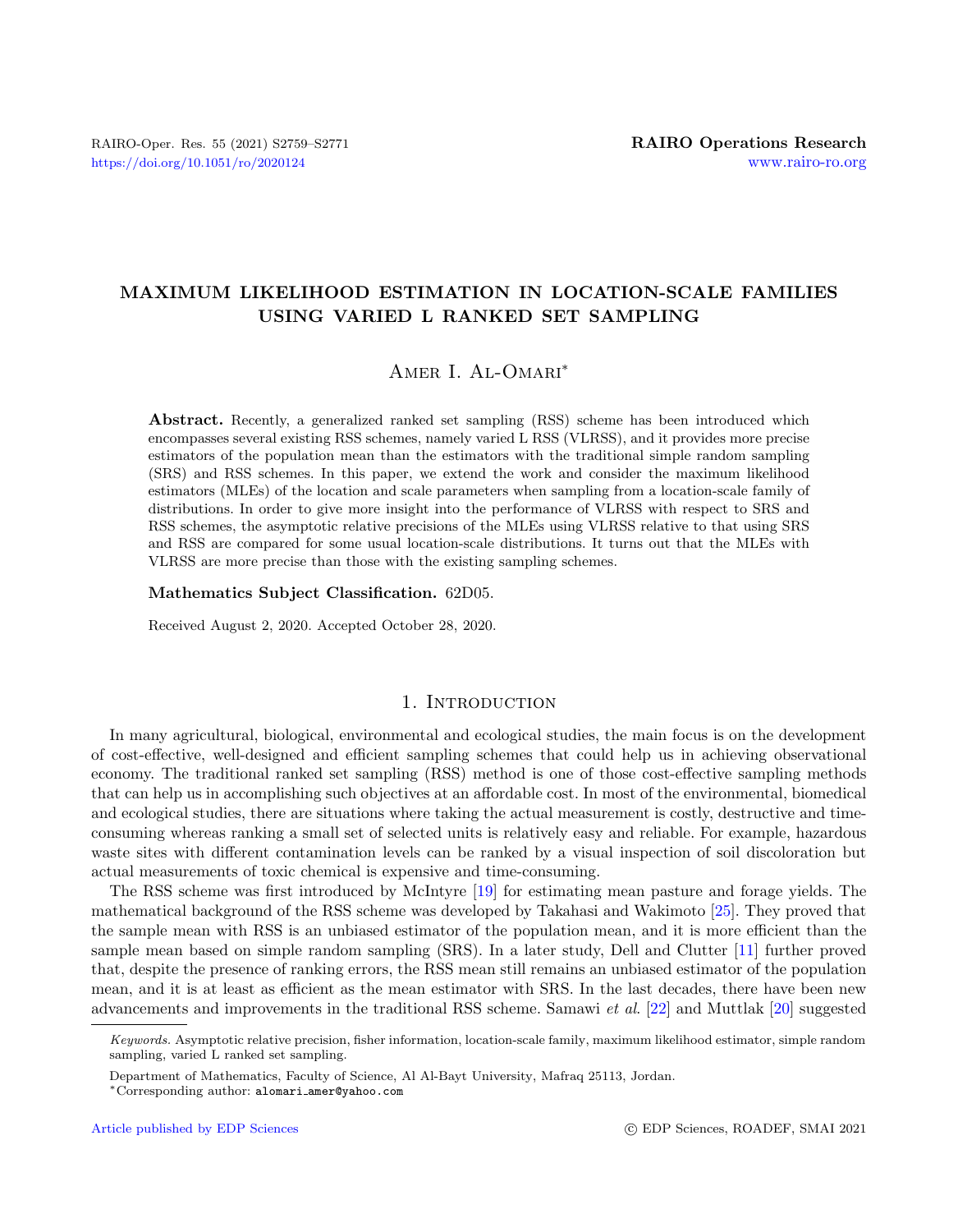#### S2760 A.I. AL-OMARI

extreme RSS (ERSS) and median RSS (MRSS) schemes for estimating the population mean, respectively. A generalized RSS scheme was suggested by Al-Naseer [\[1\]](#page-11-1) that is based on the idea of L moments, namely L RSS (LRSS), for estimating the population mean. The LRSS scheme encompasses several existing RSS schemes, including RSS, MRSS, quartile RSS schemes. Jemain *et al.* [\[17,](#page-12-4) [18\]](#page-12-5) suggested multistage extreme and median ranked set samples for estimating the population mean, respectively. Al-Omari and Raqab [\[6\]](#page-11-2) proposed truncation-based RSS (TBRSS) for estimating the population mean and median. Haq et al. [\[13\]](#page-11-3) proposed partial RSS (PRSS) scheme for estimating the population mean, median and variance. The PRSS scheme is a costefficient alternative to the RSS scheme. Recently, Haq *et al.* [\[15\]](#page-11-4) suggested another variation of the RSS scheme, namely varied LRSS (VLRSS), that encompasses several existing RSS schemes. The VLRSS scheme is not only a cost-efficient alternative to the traditional RSS scheme but it also provides a more precise estimator of the population mean than those with the existing RSS schemes. Haq et al. [\[15\]](#page-11-4) considered the VLRSS Al-Omari and Al-Nasser [\[5\]](#page-11-5) suggested ratio estimation using multistage median ranked set sampling. Al-Omari and Al-Nasser [\[7\]](#page-11-6) considered the problem of goodness of fit tests for logistic distribution based on Phi-divergence. Zamanzade and Al-Omari [\[26\]](#page-12-6) suggested a new modification of ranked set sampling for estimating the population mean and variance. Recently, Al-Nasser and Al-Omari [\[2\]](#page-11-7) introduced the minimax ranked set sampling method for estimating the population mean. Haq and Al-Omari [\[12\]](#page-11-8) proposed a new Shewhart control chart for monitoring process mean using partially ordered judgment subset sampling. Al-Omari [\[4\]](#page-11-9) investigated the mean estimation using modified robust extreme ranked set sampling method. Zamanzade and Mahdizadeh [\[27\]](#page-12-7) used the ranked set sampling method with extreme ranks in estimating the population proportion. Al-Omari et al. [\[8\]](#page-11-10) studied the estimation of the stress-strength reliability for exponentiated Pareto distribution using median and ranked set sampling methods. Rui et al. [\[21\]](#page-12-8) considered ranked set sampling design for estimating the parameter of the log-extended exponential-geometric distribution. Samuh et al. [\[23\]](#page-12-9) investigated the estimation of the parameters of the new Weibull-Pareto distribution using ranked set sampling. Haq et al. [\[16\]](#page-12-10) suggested a new modification of the RSS called as paired double ranked set sampling. Al-Nasser *et al.* [\[3\]](#page-11-11) suggested extreme ranked repetitive sampling control charts and Haq *et al.* [\[14\]](#page-11-12) proposed mixed ranked set sampling method.

The VLRSS scheme is as follows. Select the value of the VLRSS coefficient  $k = [m\alpha]$  such that  $0 \le \alpha < 0.5$ , where  $[t]$  is a largest integer value less than or equal to t, and m is the set size. Identify  $2km_1$  units from the target population, and partition these units into 2k sets, each of size  $m_1$  units. Rank the units within each set with respect to the study variable or by an inexpensive method. It is also possible to rank the values of the study variable by using information on the ranks of the auxiliary variable provided there exists sufficient correlation between the study and auxiliary variables. Select the vth and  $(m_1 - v + 1)$ th smallest ranked units from the first and last k sets, respectively. In order to select the remaining  $(m - 2k)$  units, identify  $m(m - 2k)$  units from the target population. Randomly partition these units into  $m - 2k$  sets, each of size m units. Then select the ith smallest ranked unit from the  $(i + k)$ th set for  $i = k + 1, \ldots, m - k$ . This completes one cycle of a varied L ranked set sample of size  $m$ . The whole procedure can be repeated  $r$  times to get a varied ranked set sample of size m with total sample size  $n = mr$  units. Note here that v is a positive integer, i.e.,  $v = 1, 2, \ldots, [m_1/2]$ . and  $m_1 \geq m$  or  $m_1 < m$  depending on the time, cost- or budget-constraints. It is interesting to note that the traditional RSS, ERSS, MRSS, LRSS, TBRSS, and PRSS schemes are special cases of the VLRSS schemes. For more details we refer to Haq *et al.* [\[15\]](#page-11-4).

In recent years, there have been a considerable research on the maximum likelihood estimators (MLEs) of the location and scale parameters under the RSS schemes. Stokes [\[24\]](#page-12-11) examined both maximum likelihood and best linear unbiased estimator of the location and scale parameters for a specific family of distributions using RSS. A modified MLE (MMLE) using RSS for estimating general parameters of a location-scale distribution was suggested by Zheng and Al-Saleh [\[28\]](#page-12-12). Balci *et al.* [\[9\]](#page-11-13) derived the MMLEs for the population mean and variance under RSS and showed their superiority over the usual RSS estimators. Chen et al. [\[10\]](#page-11-14) considered MLE of the scale parameter of a scale family of distributions using moving extremes RSS (MERSS) scheme. They showed that the MLE based on MERSS is considerably better than that based on SRS.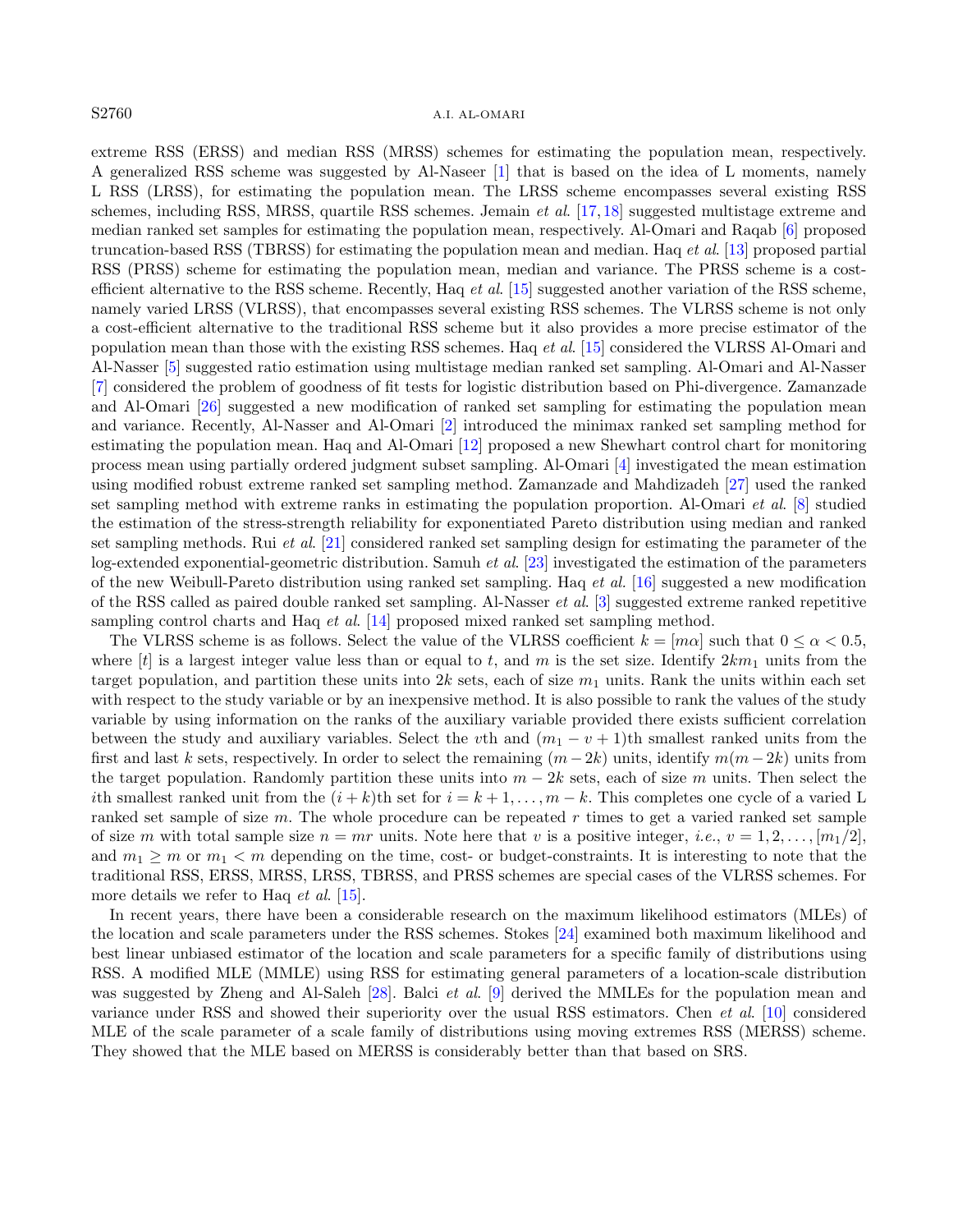In this paper, we extend the work on VLRSS scheme and consider the MLEs of the location and scale parameters when sampling from a location-scale family of distributions. The MLEs using VLRSS are compared with the MLEs based on SRS and RSS schemes.

The rest of the paper is organized as follows. In Section [2,](#page-2-0) we consider the MLEs using VLRSS, and also derive the corresponding Fisher information matrices. A numerical study is conducted in Section [3](#page-9-0) in order to gain insight into the performances of the proposed and existing MLEs. Finally, Section [4](#page-11-15) concludes the paper.

#### 2. Maximum likelihood estimation

<span id="page-2-0"></span>In this section, we consider the MLEs for the unknown parameters (location and scale) of a location-scale family of distributions under the VLRSS scheme.

Let  $X_1, X_2, \ldots, X_n$  be a random sample of size n from a location-scale family of distributions with probability density function (PDF)  $(1/\sigma) f ((x - \mu)/\sigma)$  and cumulative distribution function (CDF)  $F ((x - \mu)/\sigma)$ , where  $\mu$  and  $\sigma$  are the location and scale parameters, respectively. The likelihood function under SRS is

<span id="page-2-1"></span>
$$
L = \frac{1}{\sigma^n} \prod_{i=1}^n f(Z_i), \qquad (2.1)
$$

where  $Z_i = (X_i - \mu)/\sigma$ .

From equation [\(2.1\)](#page-2-1) the log-likelihood function is

$$
\ln(L) = -n\ln(\sigma) + \sum_{i=1}^{n} \ln f(Z_i). \tag{2.2}
$$

Let  $X_{(1:n)}, X_{(2:n)}, \ldots, X_{(n:n)}$  be the ordered statistics obtained from a simple random sample of size n. Then the PDF and CDF of the *i*th order statistic  $X_{(i:n)}(1 \leq i \leq n)$  are respectively, given by

<span id="page-2-3"></span>
$$
g\left(Z_{(i:n)}\right) = \frac{n!}{\sigma(i-1)!(n-i)!} \left\{ F\left(Z_{(i:n)}\right) \right\}^{i-1} \left\{ 1 - F\left(Z_{(i:n)}\right) \right\}^{n-i} f\left(Z_{(i:n)}\right),\tag{2.3}
$$

$$
G\left(Z_{(i:n)}\right) = \sum_{r=i}^{n} {n \choose r} \left\{ F\left(Z_{(i:n)}\right) \right\}^{r} \left\{ 1 - F\left(Z_{(i:n)}\right) \right\}^{n-r},\tag{2.4}
$$

where  $Z_{(i:n)} = (X_{(i:n)} - \mu)/\sigma$ .

The likelihood function under the VLRSS scheme is defined as

<span id="page-2-2"></span>
$$
L^* = \prod_{j=1}^r \left\{ \prod_{i=1}^k g\left(Z_{i(v:m_1)j}\right) \prod_{i=k+1}^{2k} g\left(Z_{i(m_1-v+1:m_1)j}\right) \prod_{i=k+1}^{m-k} g\left(Z_{i+k(i:m)j}\right) \right\},\tag{2.5}
$$

where  $Z_{i(v^*:m^*)j} = (X_{i(v^*:m^*)j} - \mu)/\sigma$  for  $v^* = v$  or  $v^* = m_1 - v + 1$  and  $m^* = m_1$  or  $m^* = m$ . Here,  $X_{i(v^*,m^*)j}$  is the v<sup>\*</sup>th order statistic from the *i*th sample of size  $m^*$  in the *j*th cycle, *i.e.*,  $X_{i(v^* : m^*)j} = v^*$ th min $\{X_{i1j}, X_{i2j}, \ldots, X_{im^*j}\}.$ 

Using equation  $(2.5)$ , the log-likelihood function is

<span id="page-2-4"></span>
$$
\ln(L^*) = \sum_{j=1}^r \left\{ \sum_{i=1}^k \ln g \left( Z_{i(v:m_1)j} \right) + \sum_{i=k+1}^{2k} \ln g \left( Z_{i(m_1-v+1:m_1)j} \right) + \sum_{i=k+1}^{m-k} \ln g \left( Z_{i+k(i:m)j} \right) \right\}.
$$
 (2.6)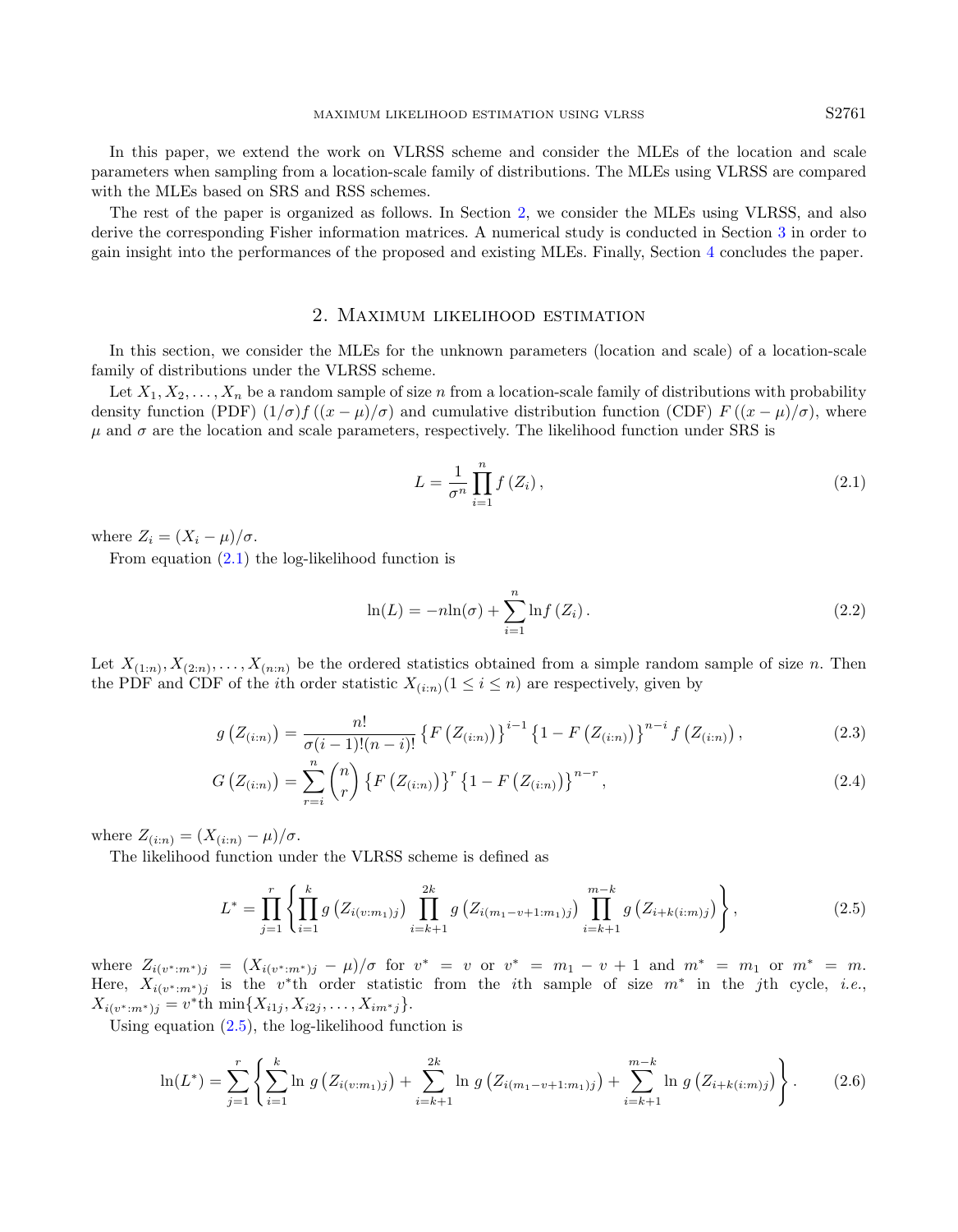## S2762 A.I. AL-OMARI

Note here that for every fixed i and j,  $Z_{i(v^* : m^*)j}$  and  $Z_{(v^* : m^*)}$  are identically distributed, i.e.,  $Z_{i(v^* : m^*)j} \stackrel{d}{=}$  $Z_{(v^* : m^*)}$ . Using equations [\(2.3\)](#page-2-3) and [\(2.4\)](#page-2-3), equation [\(2.6\)](#page-2-4) can be simplified as

$$
\ln(L^*) = c - mr \ln(\sigma) + \sum_{j=1}^r \sum_{i=1}^k \left\{ (v-1) \ln F \left( Z_{i(v:m_1)j} \right) + (m_1 - v) \ln \left\{ 1 - F \left( Z_{i(v:m_1)j} \right) \right\} \right\}
$$
  
+ 
$$
\ln f \left( Z_{i(v:m_1)j} \right) \right\} + \sum_{j=1}^r \sum_{i=k+1}^{2k} \left\{ (m_1 - v) \ln F \left( Z_{i(m_1 - v + 1:m_1)j} \right) \right\}
$$
  
+ 
$$
(v-1) \ln \left\{ 1 - F \left( Z_{i(m_1 - v + 1:m_1)j} \right) \right\} + \ln f \left( Z_{i(m_1 - v + 1:m_1)j} \right) \right\}
$$
  
+ 
$$
\sum_{j=1}^r \sum_{i=k+1}^{m-k} \left\{ (i-1) \ln F \left( Z_{i(i:m)j} \right) + (m-i) \ln \left\{ 1 - F \left( Z_{i(i:m)j} \right) \right\} + \ln f \left( Z_{i(i:m)j} \right) \right\}, \qquad (2.7)
$$

where C is a constant—independent of  $\mu$  and  $\sigma$ .

## 2.1. One parameter families

Suppose that the scale parameter  $\sigma$  is known. Then the MLEs of  $\mu$  under SRS and VLRSS schemes, denoted by  $\hat{\mu}_{SRS}$  and  $\hat{\mu}_{VLRSS}$ , are the solutions of the following equations, respectively,

<span id="page-3-0"></span>
$$
\frac{\partial \ln(L)}{\partial \mu} = -\frac{1}{\sigma} \sum_{i=1}^{n} \frac{f'(Z_i)}{f(Z_i)} = 0
$$
\n(2.8)

and

<span id="page-3-1"></span>
$$
\frac{\partial \ln(L^{*})}{\partial \mu} = \frac{1}{\sigma} \sum_{j=1}^{r} \sum_{i=1}^{k} \left\{ -(v-1)A_{i(v:m_1)j}^{(1)} + (m_1 - v)A_{i(v:m_1)j}^{(2)} - A_{i(v:m_1)j}^{(3)} \right\} \n+ \frac{1}{\sigma} \sum_{j=1}^{r} \sum_{i=k+1}^{2k} \left\{ -(m_1 - v)A_{i(m_1 - v+1:m_1)j}^{(1)} + (v-1)A_{i(m_1 - v+1:m_1)j}^{(2)} - A_{i(m_1 - v+1:m_1)j}^{(3)} \right\} \n+ \frac{1}{\sigma} \sum_{j=1}^{r} \sum_{i=k+1}^{m-k} \left\{ -(i-1)A_{i+k(i:m)j}^{(1)} + (m-i)A_{i+k(i:m)j}^{(2)} - A_{i+k(i:m)j}^{(3)} \right\} = 0,
$$
\n(2.9)

where

$$
A_{i(t:m^*)j}^{(1)} = \frac{f(Z_{i(t:m^*)j})}{F(Z_{i(t:m^*)j})},
$$

$$
A_{i(t:m^*)j}^{(2)} = \frac{f(Z_{i(t:m^*)j})}{1 - F(Z_{i(t:m^*)j})},
$$

$$
A_{i(t:m^*)j}^{(3)} = \frac{f'(Z_{i(t:m^*)j})}{f(Z_{i(t:m^*)j})}.
$$

For the probability distributions satisfying the condition

$$
\frac{\partial}{\partial \mu} \int_{-\infty}^{\infty} f\left(\frac{x-\mu}{\sigma}\right) dx = \int_{-\infty}^{\infty} \frac{\partial}{\partial \mu} f\left(\frac{x-\mu}{\sigma}\right) dx,
$$

it is well-known that the Fisher information about  $\mu$  contained in a simple random sample of size  $n$  can be obtained as

$$
I_{\text{SRS}}^*(\mu) = -E_Z \left( \frac{\partial^2 \ln(L)}{\partial \mu^2} \right),
$$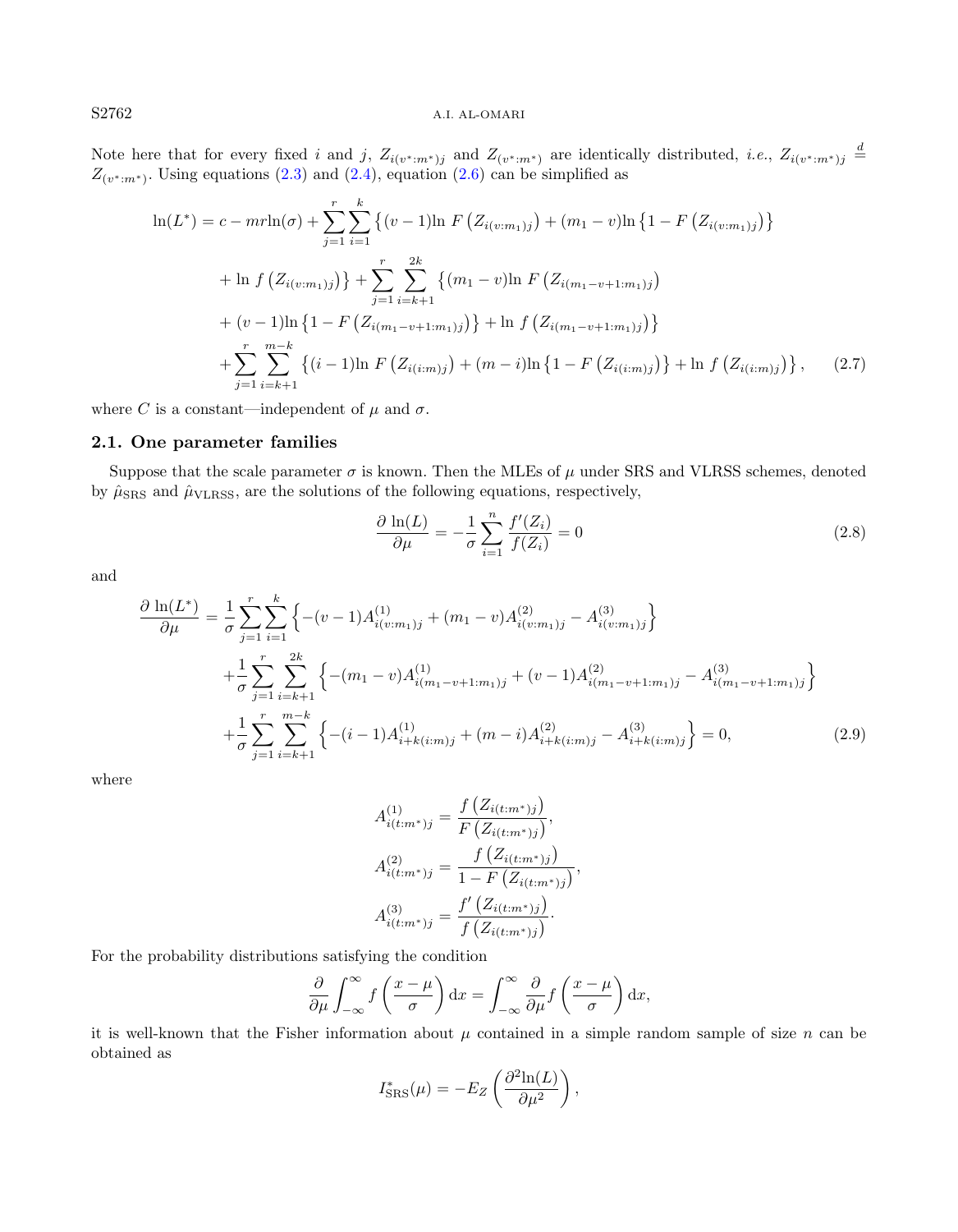where  $E_Z(\cdot)$  is the mathematical expectation with respect to Z. Similarly, under the VLRSS scheme, we have

$$
I_{\text{VLRSS}}^*(\mu) = -E_Z \left( \frac{\partial^2 \ln(L^*)}{\partial \mu^2} \right).
$$

Thus we again differentiate equations  $(2.8)$  and  $(2.9)$  to obtain

$$
I_{\text{SRS}}^*(\mu) = \frac{n}{\sigma^2} E_Z \left( \frac{f'(Z_i)}{f(Z_i)} \right)^2 \tag{2.10}
$$

and

$$
I_{\text{VLRSS}}^{*}(\mu) = \frac{k}{\sigma^2} E_Z \left[ -r(v-1) A_{i(v:m_1)j}^{(4)} + (m_1 - v) A_{i(v:m_1)j}^{(5)} - r A_{i(v:m_1)j}^{(6)} \right] + \frac{rk}{\sigma^2} E_Z \left[ -(m_1 - v) A_{i(v:m_1 - v+1)j}^{(4)} + (v-1) A_{i(v:m_1 - v+1)j}^{(5)} - A_{i(v:m_1 - v+1)j}^{(6)} \right] + \frac{r}{\sigma^2} \sum_{i=k+1}^{m-k} E_Z \left[ -(i-1) A_{i(i:m-i+1)j}^{(4)} + (m-i) A_{i(i:m-i+1)j}^{(5)} - A_{i(i:m-i+1)j}^{(6)} \right], \tag{2.11}
$$

where

$$
A_{i(t:m^*)j}^{(4)} = \frac{f'\left(Z_{i(t:m^*)j}\right)}{F\left(Z_{i(t:m^*)j}\right)} - \left(A_{i(t:m^*)j}^{(1)}\right)^2
$$

$$
A_{i(t:m^*)j}^{(5)} = \frac{f'\left(Z_{i(t:m^*)j}\right)}{1 - F\left(Z_{i(t:m^*)j}\right)} + \left(A_{i(t:m^*)j}^{(2)}\right)^2
$$

$$
A_{i(t:m^*)j}^{(6)} = \frac{f''\left(Z_{i(t:m^*)j}\right)}{f\left(Z_{i(t:m^*)j}\right)} - \left(A_{i(t:m^*)j}^{(3)}\right)^2.
$$

The asymptotic relative precision (RP) of  $\hat{\mu}_{\text{VLRSS}}$  with respect to  $\hat{\mu}_{\text{SRS}}$  is given by

$$
\lim_{r \to \infty} \text{RP}(\hat{\mu}_{\text{VLRSS}}, \hat{\mu}_{\text{SRS}}) = \frac{I_{\text{VLRSS}}^*(\mu)}{I_{\text{SRS}}^*(\mu)},\tag{2.12}
$$

which turns out to be independent of r and  $\sigma$ .

Now suppose that  $\mu$  is known, and we wish to estimate  $\sigma$  by the maximum likelihood method. Then the MLEs of  $\sigma$  under SRS and VLRSS schemes, denoted by  $\hat{\sigma}_{SRS}$  and  $\hat{\sigma}_{VLRSS}$ , are the solutions of the following equations, respectively,

<span id="page-4-0"></span>
$$
\frac{\partial \ln(L)}{\partial \sigma} = -\frac{n}{\sigma} - \frac{1}{\sigma} \sum_{i=1}^{n} \left( \frac{Z_i f'(Z_i)}{f(Z_i)} \right) = 0 \tag{2.13}
$$

and

<span id="page-4-1"></span>
$$
\frac{\partial \ln(L^{*})}{\partial \sigma} = -\frac{mr}{\sigma} + \frac{1}{\sigma} \sum_{j=1}^{r} \sum_{i=1}^{k} \left\{ -(v-1)B_{i(v:m_1)j}^{(1)} + (m_1 - v)B_{i(v:m_1)j}^{(2)} - B_{i(v:m_1)j}^{(3)} \right\} \n+ \frac{1}{\sigma} \sum_{j=1}^{r} \sum_{i=k+1}^{2k} \left\{ -(m_1 - v)B_{i(v:m_1-v+1)j}^{(1)} + (v-1)B_{i(v:m_1-v+1)j}^{(2)} - B_{i(v:m_1-v+1)j}^{(3)} \right\} \n+ \frac{1}{\sigma} \sum_{j=1}^{r} \sum_{i=k+1}^{m-k} \left\{ -(i-1)B_{i+k(i:m)j}^{(1)} + (m-i)B_{i+k(i:m)j}^{(2)} - B_{i+k(i:m)j}^{(3)} \right\} = 0,
$$
\n(2.14)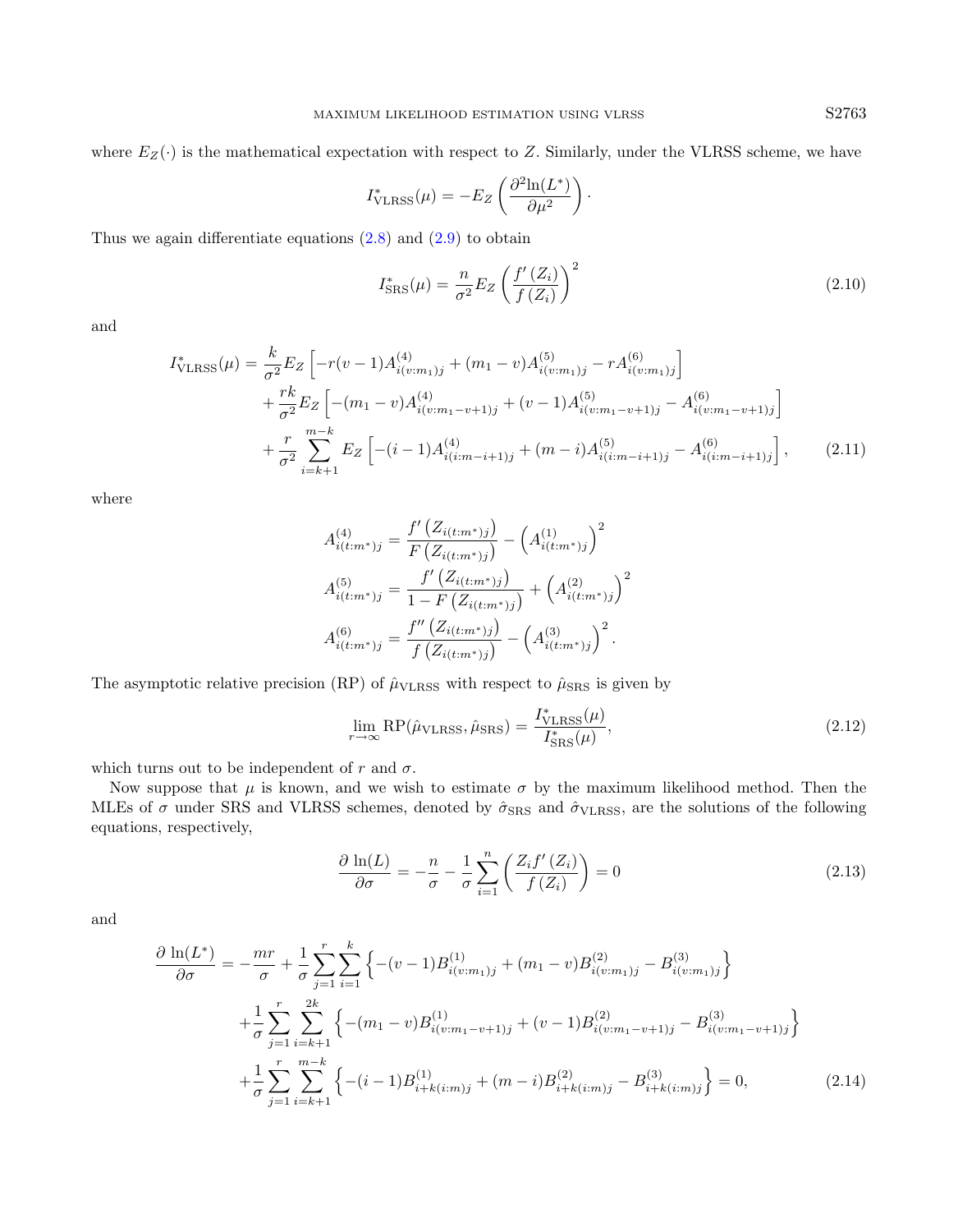|                              | $m=2$ and $k=0$<br>1.4805 |                |                |                |                |                 |                |                |                |                 |  |
|------------------------------|---------------------------|----------------|----------------|----------------|----------------|-----------------|----------------|----------------|----------------|-----------------|--|
|                              | $m=3$ and $k=1$           |                |                |                |                |                 |                |                |                |                 |  |
| $v \setminus m_1$            | -1                        | $\overline{2}$ | $\overline{3}$ | $\overline{4}$ | 5              | $\overline{6}$  | $\overline{7}$ | $\overline{8}$ | $\overline{9}$ | 10              |  |
|                              |                           |                |                |                |                |                 |                |                |                |                 |  |
| $\mathbf{1}$                 | 1.4097                    | 1.7301         | 1.9611         | 2.1449         | 2.2987         | 2.4315          | 2.5487         | 2.6538         | 2.7491         | 2.8365          |  |
| $\overline{2}$               |                           | 1.7301         | 2.2292         | 2.5968         | 2.8955         | 3.1499          | 3.3729         | 3.5722         | 3.7528         | 3.9181          |  |
| 3                            |                           |                | 1.9611         | 2.5968         | 3.0677         | 3.4532          | 3.7843         | 4.0768         | 4.3399         | 4.5798          |  |
| $\overline{\mathbf{4}}$      |                           |                |                | 2.1449         | 2.8955         | 3.4532          | 3.9113         | 4.3062         | 4.6565         | 4.9728          |  |
| $\mathbf 5$                  |                           |                |                |                | 2.2987         | 3.1499          | 3.7843         | 4.3062         | 4.7570         | 5.1577          |  |
|                              | $m = 4$ and $k = 1$       |                |                |                |                |                 |                |                |                |                 |  |
| m <sub>1</sub><br>$\upsilon$ | $\mathbf{1}$              | $\overline{2}$ | $\overline{3}$ | $\overline{4}$ | $\overline{5}$ | $\overline{6}$  | $\overline{7}$ | $\overline{8}$ | 9              | $\overline{10}$ |  |
| 1                            | 1.8903                    | 2.1306         | 2.3038         | 2.4416         | 2.5570         | 2.6566          | 2.7445         | 2.8233         | 2.8948         | 2.9603          |  |
| $\overline{\mathbf{c}}$      |                           | 2.1306         | 2.5049         | 2.7806         | 3.0046         | 3.1954          | 3.3627         | 3.5121         | 3.6475         | 3.7715          |  |
| 3                            |                           |                | 2.3038         | 2.7806         | 3.1337         | 3.4229          | 3.6712         | 3.8906         | 4.0879         | 4.2678          |  |
| $\overline{4}$               |                           |                |                | 2.4416         | 3.0046         | 3.4229          | 3.7665         | 4.0627         | 4.3253         | 4.5626          |  |
| 5                            |                           |                |                |                | 2.5570         | 3.1954          | 3.6712         | 4.0627         | 4.4008         | 4.7013          |  |
|                              |                           |                |                |                |                | $m=5$ and $k=1$ |                |                |                |                 |  |
| $\upsilon$<br>m <sub>1</sub> | 1                         | $\overline{2}$ | 3              | $\overline{4}$ | 5              | 6               | $\overline{7}$ | 8              | 9              | 10              |  |
| 1                            | 2.3888                    | 2.5810         | 2.7196         | 2.8299         | 2.9222         | 3.0018          | 3.0722         | 3.1352         | 3.1924         | 3.2449          |  |
| $\overline{\mathbf{c}}$      |                           | 2.5810         | 2.8805         | 3.1010         | 3.2802         | 3.4329          | 3.5667         | 3.6863         | 3.7946         | 3.8938          |  |
| 3                            |                           |                | 2.7196         | 3.1010         | 3.3836         | 3.6149          | 3.8136         | 3.9890         | 4.1469         | 4.2908          |  |
| $\overline{4}$               |                           |                |                | 2.8299         | 3.2802         | 3.6149          | 3.8897         | 4.1267         | 4.3368         | 4.5267          |  |
| 5                            |                           |                |                |                | 2.9222         | 3.4329          | 3.8136         | 4.1267         | 4.3972         | 4.6376          |  |
|                              |                           |                |                |                |                | $m=5$ and $k=2$ |                |                |                |                 |  |
| $\upsilon$<br>m <sub>1</sub> | $\mathbf{1}$              | $\overline{2}$ | 3              | $\overline{4}$ | $\overline{5}$ | 6               | $\overline{7}$ | 8              | 9              | 10              |  |
| $\mathbf{1}$                 | 1.4974                    | 1.8818         | 2.1590         | 2.3795         | 2.5641         | 2.7235          | 2.8641         | 2.9902         | 3.1046         | 3.2095          |  |
| $\overline{2}$               |                           | 1.8818         | 2.4808         | 2.9218         | 3.2802         | 3.5856          | 3.8532         | 4.0924         | 4.3090         | 4.5074          |  |
| 3                            |                           |                | 2.1590         | 2.9218         | 3.4869         | 3.9496          | 4.3469         | 4.6978         | 5.0136         | 5.3014          |  |
| $\overline{4}$               |                           |                |                | 2.3795         | 3.2802         | 3.9496          | 4.4993         | 4.9732         | 5.3934         | 5.7731          |  |
| $\mathbf 5$                  |                           |                |                |                | 2.5641         | 3.5856          | 4.3469         | 4.9732         | 5.5141         | 5.9950          |  |
|                              |                           |                |                |                |                |                 |                |                |                |                 |  |

<span id="page-5-0"></span>TABLE 1. Asymptotic RP of  $\hat{\mu}_{\text{VLRSS}}$  with respect to  $\hat{\mu}_{\text{SRS}}$  for  $N(\mu, 1)$ .

where

$$
B_{i(t:m^*)j}^{(1)} = Z_{i(t:m^*)j} A_{i(t:m^*)j}^{(1)},
$$
  
\n
$$
B_{i(t:m^*)j}^{(2)} = Z_{i(t:m^*)j} A_{i(t:m^*)j}^{(2)},
$$
  
\n
$$
B_{i(t:m^*)j}^{(3)} = Z_{i(t:m^*)j} A_{i(t:m^*)j}^{(3)}.
$$

The Fisher information about  $\sigma$  contained in a simple random sample of size n can be obtained as

$$
I_{\text{SRS}}^{*}(\sigma) = -E_Z \left( \frac{\partial^2 \ln(L)}{\partial \sigma^2} \right).
$$

Similarly, under the VLRSS scheme, we have

$$
I_{\text{VLRSS}}^*(\sigma) = -E_Z \left( \frac{\partial^2 \ln(L^*)}{\partial \sigma^2} \right).
$$

Thus we again differentiate equations  $(2.13)$  and  $(2.14)$  to obtain

$$
I_{\rm SRS}^*(\sigma) = \frac{n}{\sigma^2} E_Z \left\{ \left( \frac{Z_i f'(Z_i)}{f(Z_i)} \right)^2 - 1 \right\} \tag{2.15}
$$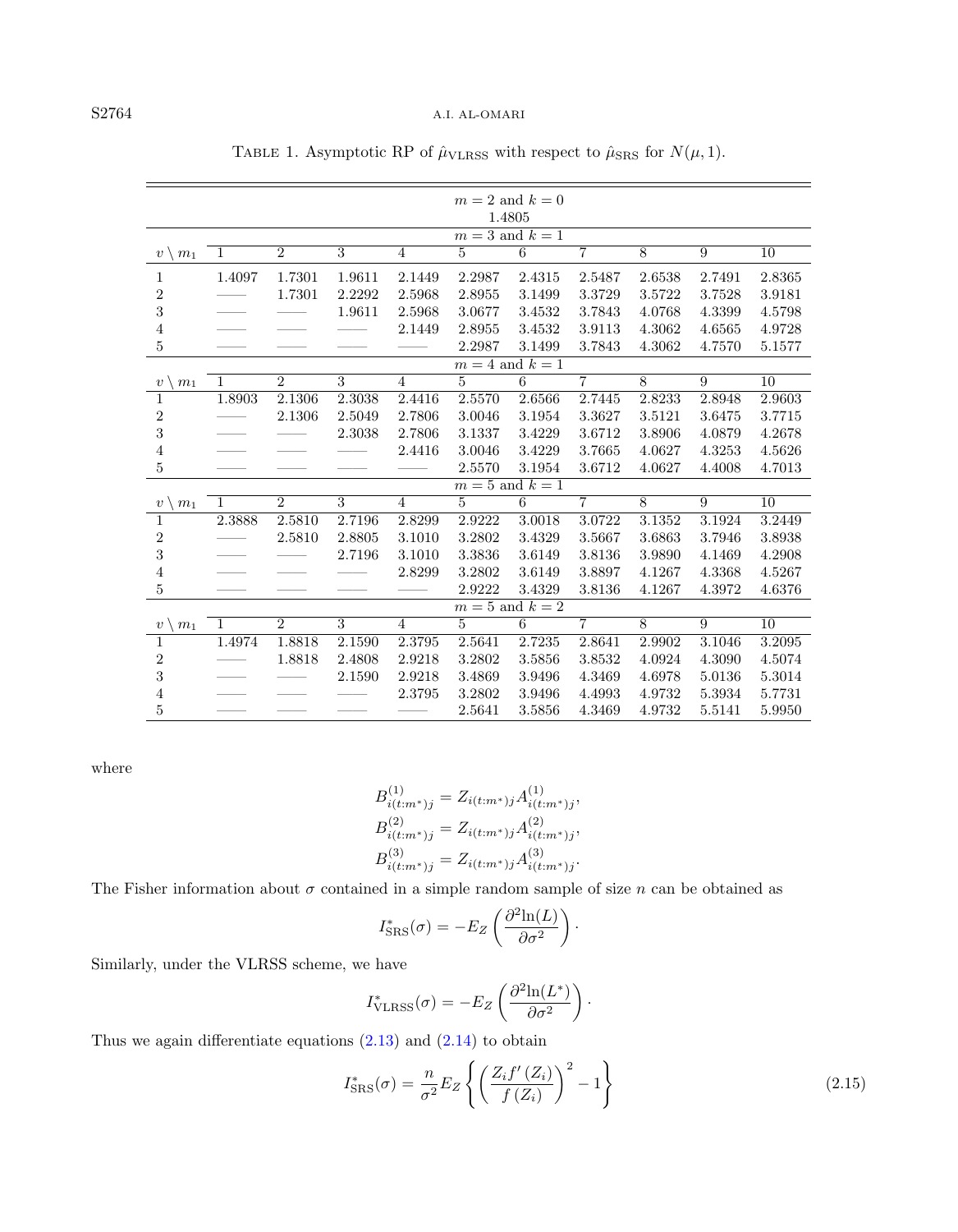|                                                 | $m=2$ and $k=0$     |                |                |                |                 |                 |                |                |                |                 |  |
|-------------------------------------------------|---------------------|----------------|----------------|----------------|-----------------|-----------------|----------------|----------------|----------------|-----------------|--|
|                                                 | 1.5000              |                |                |                |                 |                 |                |                |                |                 |  |
|                                                 | $m=3$ and $k=1$     |                |                |                |                 |                 |                |                |                |                 |  |
| $v \setminus m_1$                               | $\mathbf{1}$        | $\overline{2}$ | $\overline{3}$ | $\overline{4}$ | $\overline{5}$  | $\overline{6}$  | $\overline{7}$ | $\overline{8}$ | $\overline{9}$ | 10              |  |
| 1                                               | 1.4667              | 1.8000         | 2.0000         | 2.1333         | 2.2286          | 2.3000          | 2.3556         | 2.4000         | 2.4364         | 2.4667          |  |
| $\boldsymbol{2}$                                |                     | 1.8000         | 2.4000         | 2.8000         | 3.0857          | 3.3000          | 3.4667         | 3.6000         | 3.7091         | 3.8000          |  |
| 3                                               |                     |                | 2.0000         | 2.8000         | 3.3714          | 3.8000          | 4.1333         | 4.4000         | 4.6182         | 4.8000          |  |
| 4                                               |                     |                |                | 2.1333         | 3.0857          | 3.8000          | 4.3556         | 4.8000         | 5.1636         | 5.4667          |  |
| 5                                               |                     |                |                |                | 2.2286          | 3.3000          | 4.1333         | 4.8000         | 5.3455         | 5.8000          |  |
|                                                 | $m = 4$ and $k = 1$ |                |                |                |                 |                 |                |                |                |                 |  |
| $\sqrt{m_1}$<br>$\upsilon$                      | $\mathbf{1}$        | $\overline{2}$ | $\overline{3}$ | $\overline{4}$ | $\overline{5}$  | $\overline{6}$  | $\overline{7}$ | $\overline{8}$ | 9              | $\overline{10}$ |  |
| $\mathbf 1$                                     | 2.0000              | 2.2500         | 2.4000         | 2.5000         | 2.5714          | 2.6250          | 2.6667         | 2.7000         | 2.7273         | 2.7500          |  |
| $\boldsymbol{2}$                                |                     | 2.2500         | 2.7000         | 3.0000         | 3.2143          | 3.3750          | 3.5000         | 3.6000         | 3.6818         | 3.7500          |  |
| 3                                               |                     |                | 2.4000         | 3.0000         | 3.4286          | 3.7500          | 4.0000         | 4.2000         | 4.3636         | 4.5000          |  |
| $\overline{4}$                                  |                     |                |                | 2.5000         | 3.2143          | 3.7500          | 4.1667         | 4.5000         | 4.7727         | 5.0000          |  |
| 5                                               |                     |                |                |                | 2.5714          | 3.3750          | 4.0000         | 4.5000         | 4.9091         | 5.2500          |  |
|                                                 |                     |                |                |                | $m=5$ and $k=1$ |                 |                |                |                |                 |  |
| m <sub>1</sub><br>$v^{\scriptscriptstyle \top}$ | 1                   | $\overline{2}$ | 3              | $\overline{4}$ | 5               | 6               | $\overline{7}$ | 8              | 9              | 10              |  |
| $\mathbf{1}$                                    | 2.5429              | 2.7429         | 2.8629         | 2.9429         | 3.0000          | 3.0429          | 3.0762         | 3.1029         | 3.1247         | 3.1429          |  |
| $\boldsymbol{2}$                                |                     | 2.7429         | 3.1029         | 3.3429         | 3.5143          | 3.6429          | 3.7429         | 3.8229         | 3.8883         | 3.9429          |  |
| 3                                               |                     |                | 2.8629         | 3.3429         | 3.6857          | 3.9429          | 4.1429         | 4.3029         | 4.4338         | 4.5429          |  |
| $\overline{4}$                                  |                     |                |                | 2.9429         | 3.5143          | 3.9429          | 4.2762         | 4.5429         | 4.7610         | 4.9429          |  |
| 5                                               |                     |                |                |                | 3.0000          | 3.6429          | 4.1429         | 4.5429         | 4.8701         | 5.1429          |  |
|                                                 |                     |                |                |                | $m=5$ and $k=2$ |                 |                |                |                |                 |  |
| $v \setminus$<br>m <sub>1</sub>                 | $\mathbf{1}$        | $\overline{2}$ | 3              | $\overline{4}$ | 5               | $6\overline{6}$ | $\overline{7}$ | 8              | 9              | 10              |  |
| $\mathbf{1}$                                    | 1.5714              | 1.9714         | 2.2114         | 2.3714         | 2.4857          | 2.5714          | 2.6381         | 2.6914         | 2.7351         | 2.7714          |  |
| $\sqrt{2}$                                      |                     | 1.9714         | 2.6914         | 3.1714         | 3.5143          | 3.7714          | 3.9714         | 4.1314         | 4.2623         | 4.3714          |  |
| 3                                               |                     |                | 2.2114         | 3.1714         | 3.8571          | 4.3714          | 4.7714         | 5.0914         | 5.3532         | 5.5714          |  |
| 4                                               |                     |                |                | 2.3714         | 3.5143          | 4.3714          | 5.0381         | 5.5714         | 6.0078         | 6.3714          |  |
| 5                                               |                     |                |                |                | 2.4857          | 3.7714          | 4.7714         | 5.5714         | 6.2260         | 6.7714          |  |

<span id="page-6-0"></span>TABLE 2. Asymptotic RP of  $\hat{\mu}_{\text{VLRSS}}$  with respect to  $\hat{\mu}_{\text{SRS}}$  for Logistic( $\mu$ , 1).

and

$$
I_{\text{VLRSS}}^{*}(\sigma) = \frac{k}{\sigma^2} E_Z \left[ -r(v-1)C_{i(v:m_1)j}^{(1)} + (m_1 - v)C_{i(v:m_1)j}^{(2)} - C_{i(v:m_1)j}^{(3)} \right] + \frac{k}{\sigma^2} E_Z \left[ -r(m_1 - v)C_{i(v:m_1-v+1)j}^{(1)} + (v-1)C_{i(v:m_1-v+1)j}^{(2)} - rC_{i(v:m_1-v+1)j}^{(3)} \right] + \frac{1}{\sigma^2} \sum_{i=k+1}^{m-k} E_Z \left[ -(i-1)C_{i+k(i:m)j}^{(1)} + (m-i)C_{i+k(i:m)j}^{(2)} - C_{i+k(i:m)j}^{(3)} \right],
$$
(2.16)

where

$$
C_{i(t:m^*)j}^{(1)} = Z_{i(t:m^*)}^2 \frac{f'(Z_{i(t:m^*)j})}{F(Z_{i(t:m^*)j})} + 2Z_{i(t:m^*)} A_{i(t:m^*)j}^{(1)} - (B_{i(t:m^*)j}^{(1)})^2,
$$
  
\n
$$
C_{i(t:m^*)j}^{(2)} = Z_{i(t:m^*)}^2 \frac{f'(Z_{i(t:m^*)j})}{1 - F(Z_{i(t:m^*)j})} + 2Z_{i(t:m^*)} A_{i(t:m^*)j}^{(2)} + (B_{i(t:m^*)j}^{(2)})^2,
$$
  
\n
$$
C_{i(t:m^*)j}^{(3)} = Z_{i(t:m^*)}^2 \frac{f''(Z_{i(t:m^*)j})}{f(Z_{i(t:m^*)j})} + 2Z_{i(t:m^*)} A_{i(t:m^*)j}^{(3)} - (B_{i(t:m^*)j}^{(3)})^2.
$$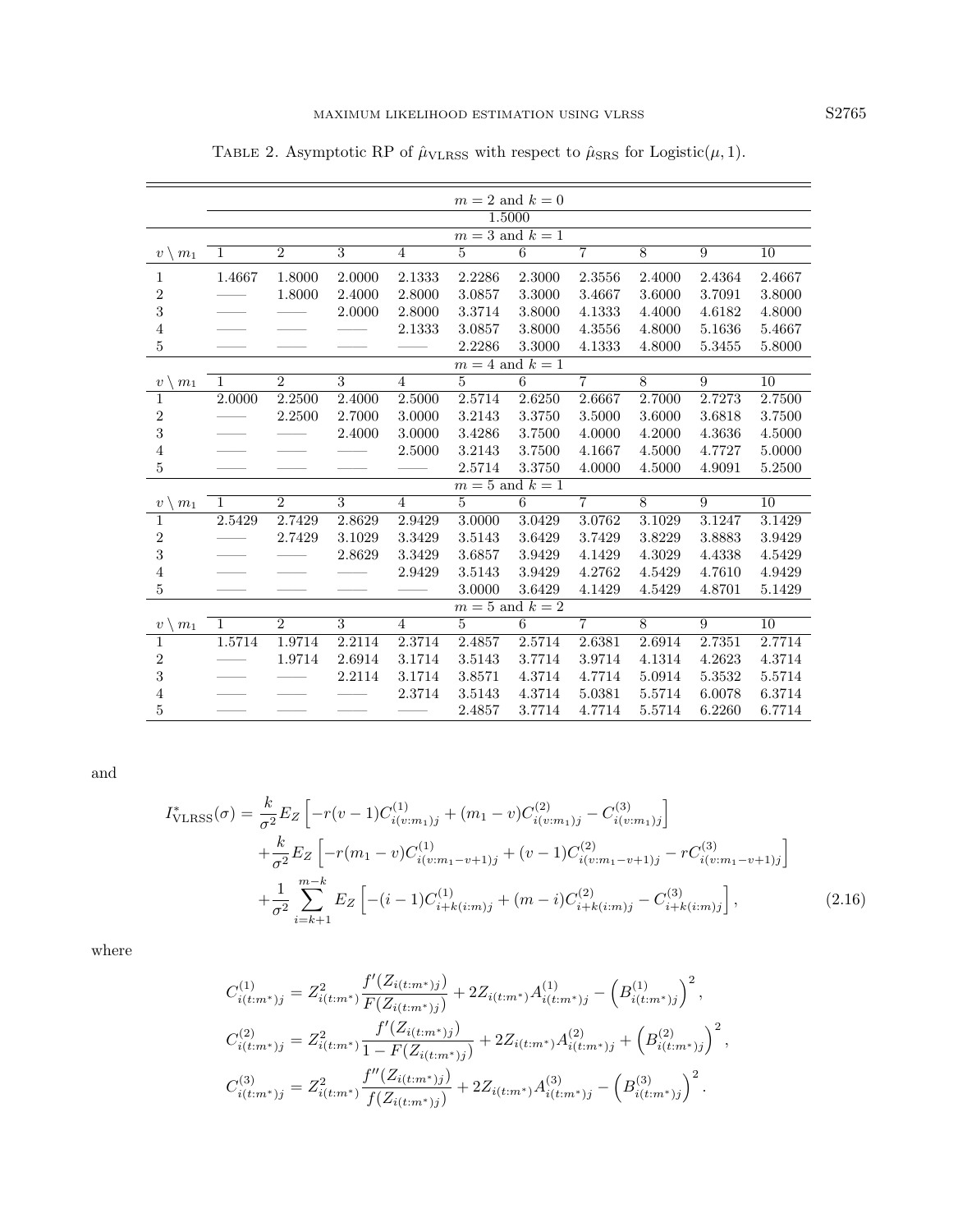## S2766 A.I. AL-OMARI

|                                    | $m=2$ and $k=0$     |                |                |                |                |                 |                |                |                |                 |  |
|------------------------------------|---------------------|----------------|----------------|----------------|----------------|-----------------|----------------|----------------|----------------|-----------------|--|
|                                    | 1.1350              |                |                |                |                |                 |                |                |                |                 |  |
|                                    | $m=3$ and $k=1$     |                |                |                |                |                 |                |                |                |                 |  |
| $v \setminus m_1$                  | 1                   | $\overline{2}$ | $\overline{3}$ | 4              | $\overline{5}$ | $\overline{6}$  | $\overline{7}$ | $\overline{8}$ | $\overline{9}$ | $\overline{10}$ |  |
| $\mathbf 1$                        | 0.9944              | 1.0844         | 1.2701         | 1.4845         | 1.7074         | 1.9308          | 2.1513         | 2.3673         | 2.5782         | 2.7836          |  |
| $\overline{\mathbf{c}}$            |                     | 1.0844         | 0.9832         | 1.0445         | 1.1868         | 1.3733          | 1.5850         | 1.8115         | 2.0465         | 2.2861          |  |
| 3                                  |                     |                | 1.2701         | 1.0445         | 0.9841         | 1.0295          | 1.1418         | 1.2980         | 1.4839         | 1.6904          |  |
| $\overline{\mathbf{4}}$            |                     |                |                | 1.4845         | 1.1868         | 1.0295          | 0.9856         | 1.0214         | 1.1137         | 1.2466          |  |
| $\overline{5}$                     |                     |                |                |                | 1.7074         | 1.3733          | 1.1418         | 1.0214         | 0.9868         | 1.0164          |  |
|                                    | $m = 4$ and $k = 1$ |                |                |                |                |                 |                |                |                |                 |  |
| m <sub>1</sub><br>$\boldsymbol{v}$ | $\mathbf{1}$        | $\overline{2}$ | $\overline{3}$ | $\overline{4}$ | $\overline{5}$ | 6               | $\overline{7}$ | $\overline{8}$ | 9              | 10              |  |
| $\mathbf{1}$                       | 1.0376              | 1.1051         | 1.2443         | 1.4051         | 1.5723         | 1.7399          | 1.9052         | 2.0673         | 2.2254         | 2.3794          |  |
| $\overline{\mathbf{c}}$            |                     | 1.1051         | 1.0292         | 1.0751         | 1.1819         | 1.3217          | 1.4805         | 1.6504         | 1.8266         | 2.0063          |  |
| 3                                  |                     |                | 1.2443         | 1.0751         | 1.0298         | 1.0638          | 1.1481         | 1.2652         | 1.4047         | 1.5595          |  |
| $\overline{4}$                     |                     |                |                | 1.4051         | 1.1819         | 1.0638          | 1.0309         | 1.0578         | 1.1270         | 1.2267          |  |
| $\overline{5}$                     |                     |                |                |                | 1.5723         | 1.3217          | 1.1481         | 1.0578         | 1.0319         | 1.0541          |  |
|                                    |                     |                |                |                |                | $m=5$ and $k=1$ |                |                |                |                 |  |
| $\upsilon$<br>m <sub>1</sub>       | 1                   | $\overline{2}$ | 3              | $\overline{4}$ | 5              | $6\overline{6}$ | $\overline{7}$ | 8              | 9              | 10              |  |
| $\mathbf 1$                        | 1.1124              | 1.1664         | 1.2778         | 1.4064         | 1.5401         | 1.6742          | 1.8065         | 1.9361         | 2.0626         | 2.1859          |  |
| $\overline{\mathbf{c}}$            |                     | 1.1664         | 1.1056         | 1.1424         | 1.2278         | 1.3397          | 1.4667         | 1.6026         | 1.7436         | 1.8874          |  |
| 3                                  |                     |                | 1.2778         | 1.1424         | 1.1062         | 1.1334          | 1.2008         | 1.2945         | 1.4061         | 1.5300          |  |
| $\overline{4}$                     |                     |                |                | 1.4064         | 1.2278         | 1.1334          | 1.1071         | 1.1286         | 1.1839         | 1.2637          |  |
| $\overline{5}$                     |                     |                |                |                | 1.5401         | 1.3397          | 1.2008         | 1.1286         | 1.1078         | 1.1256          |  |
|                                    |                     |                |                |                |                | $m=5$ and $k=2$ |                |                |                |                 |  |
| m <sub>1</sub><br>$\boldsymbol{v}$ | 1                   | $\overline{2}$ | 3              | $\overline{4}$ | 5              | 6               | $\overline{7}$ | 8              | 9              | 10              |  |
| 1                                  | 0.9969              | 1.1049         | 1.3277         | 1.5850         | 1.8525         | 2.1206          | 2.3852         | 2.6444         | 2.8974         | 3.1439          |  |
| $\overline{\mathbf{c}}$            |                     | 1.1049         | 0.9835         | 1.0570         | 1.2278         | 1.4516          | 1.7056         | 1.9774         | 2.2594         | 2.5469          |  |
| 3                                  |                     |                | 1.3277         | 1.0570         | 0.9845         | 1.0390          | 1.1737         | 1.3612         | 1.5843         | 1.8321          |  |
| $\overline{4}$                     |                     |                |                | 1.5850         | 1.2278         | 1.0390          | 0.9863         | 1.0294         | 1.1400         | 1.2995          |  |
| $\overline{5}$                     |                     |                |                |                | 1.8525         | 1.4516          | 1.1737         | 1.0294         | 0.9878         | 1.0233          |  |
|                                    |                     |                |                |                |                |                 |                |                |                |                 |  |

<span id="page-7-0"></span>TABLE 3. Asymptotic RP of  $\hat{\sigma}_{\text{VLRSS}}$  with respect to  $\hat{\sigma}_{\text{SRS}}$  for  $N(0, \sigma^2)$ .

The asymptotic RP of  $\hat{\sigma}_{\text{VLRSS}}$  with respect to  $\hat{\sigma}_{\text{SRS}}$  is given by

$$
\lim_{r \to \infty} \text{RP}(\hat{\sigma}_{\text{VLRSS}}, \hat{\sigma}_{\text{SRS}}) = \frac{I_{\text{VLRSS}}^*(\sigma)}{I_{\text{SRS}}^*(\sigma)}\tag{2.17}
$$

which also turns out to be independent of r and  $\sigma$ .

## 2.2. Two-parameter families

In order to compare the MLEs of  $\mu$  and  $\sigma$  under both SRS and VLRSS schemes simultaneously, the Fisher information matrices  $I_{\rm SRS}^*(\mu, \sigma)$  and  $I_{\rm VLRSS}^*(\mu, \sigma)$  are to be compared, given by

$$
\boldsymbol{I}_{\text{SRS}}^{*}(\mu,\sigma) = \begin{bmatrix} I_{\text{SRS}}^{*}(\mu) & I_{\text{SRS}}^{*}(\mu,\sigma) \\ I_{\text{SRS}}^{*}(\mu,\sigma) & I_{\text{SRS}}^{*}(\sigma) \end{bmatrix}
$$
\n
$$
\boldsymbol{I}_{\text{VLRSS}}^{*}(\mu,\sigma) = \begin{bmatrix} I_{\text{VLRSS}}^{*}(\mu) & I_{\text{VLRSS}}^{*}(\mu,\sigma) \\ I_{\text{VLRSS}}^{*}(\mu,\sigma) & I_{\text{VLRSS}}^{*}(\sigma) \end{bmatrix},
$$
\n(2.18)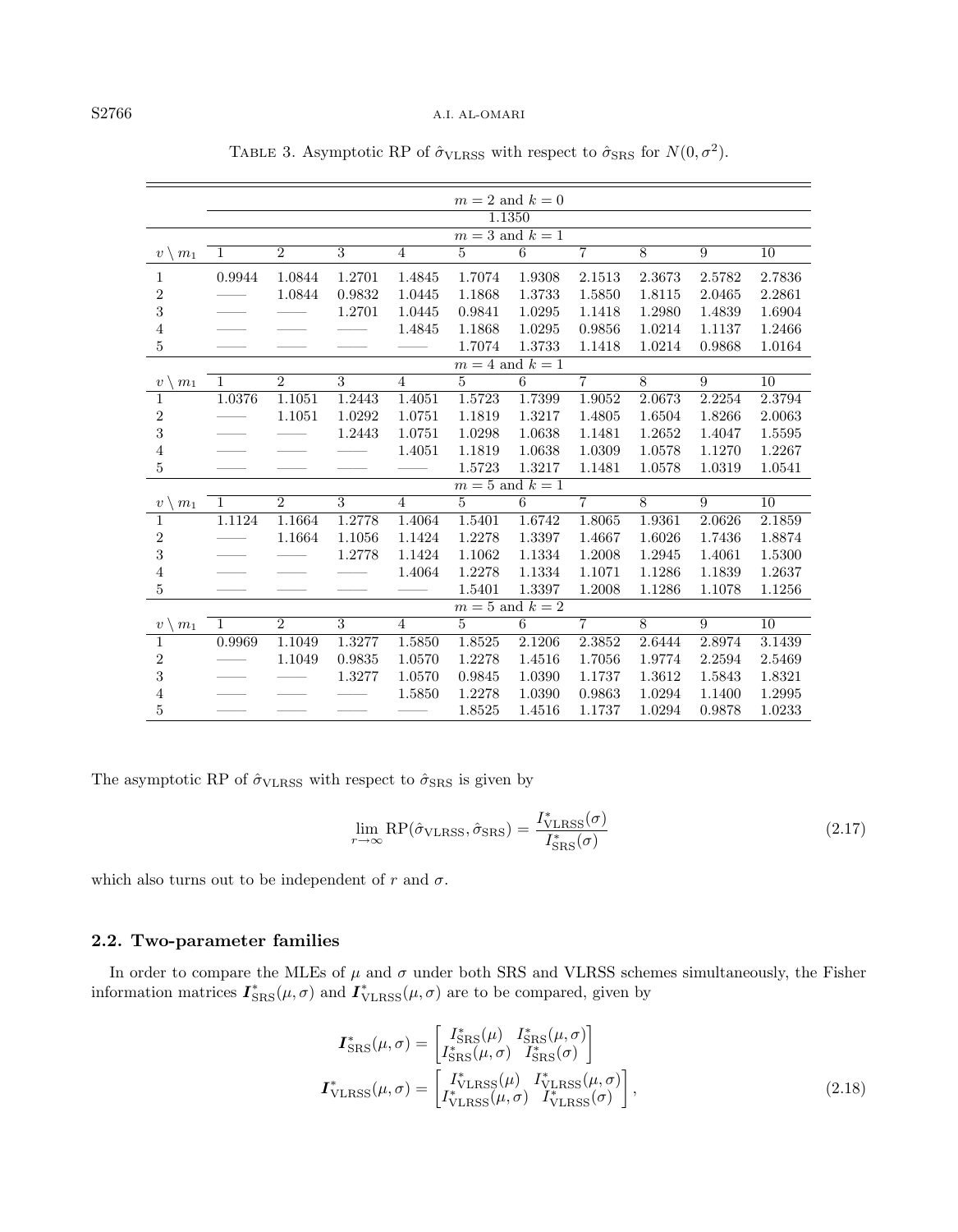|                                 | $m=2$ and $k=0$     |                |                         |                |                     |                 |                |                |        |                 |  |
|---------------------------------|---------------------|----------------|-------------------------|----------------|---------------------|-----------------|----------------|----------------|--------|-----------------|--|
|                                 | 1.1503              |                |                         |                |                     |                 |                |                |        |                 |  |
|                                 | $m=3$ and $k=1$     |                |                         |                |                     |                 |                |                |        |                 |  |
| $v \setminus$<br>m <sub>1</sub> | $\mathbf{1}$        | $\overline{2}$ | $\overline{3}$          | $\overline{4}$ | $\overline{5}$      | $\overline{6}$  | $\overline{7}$ | $\overline{8}$ | 9      | $\overline{10}$ |  |
| 1                               | 1.0471              | 1.1473         | 1.3007                  | 1.4806         | 1.6702              | 1.8610          | 2.0488         | 2.2316         | 2.4087 | 2.5798          |  |
| $\overline{2}$                  |                     | 1.1473         | 1.1412                  | 1.2149         | 1.3563              | 1.5400          | 1.7486         | 1.9708         | 2.1999 | 2.4315          |  |
| $\sqrt{3}$                      |                     |                | 1.3007                  | 1.2149         | 1.1869              | 1.2436          | 1.3654         | 1.5328         | 1.7312 | 1.9504          |  |
| 4                               |                     |                |                         | 1.4806         | 1.3563              | 1.2436          | 1.2135         | 1.2594         | 1.3647 | 1.5146          |  |
| $\overline{5}$                  |                     |                |                         |                | 1.6702              | 1.5400          | 1.3654         | 1.2594         | 1.2309 | 1.2693          |  |
|                                 | $m = 4$ and $k = 1$ |                |                         |                |                     |                 |                |                |        |                 |  |
| m <sub>1</sub><br>$\upsilon$    | $\overline{1}$      | $\overline{2}$ | $\overline{3}$          | $\overline{4}$ | $\overline{5}$      | 6               | $\overline{7}$ | $\overline{8}$ | 9      | $\overline{10}$ |  |
| $\mathbf{1}$                    | 1.1258              | 1.2010         | 1.3161                  | 1.4510         | 1.5932              | 1.7363          | 1.8771         | 2.0143         | 2.1471 | 2.2754          |  |
| $\boldsymbol{2}$                |                     | 1.2010         | 1.1965                  | 1.2517         | 1.3578              | 1.4956          | 1.6520         | 1.8187         | 1.9905 | 2.1641          |  |
| $\sqrt{3}$                      |                     |                | 1.3161                  | 1.2517         | 1.2307              | 1.2732          | 1.3646         | 1.4901         | 1.6389 | 1.8033          |  |
| 4                               |                     |                |                         | 1.4510         | 1.3578              | 1.2732          | 1.2507         | 1.2851         | 1.3641 | 1.4765          |  |
| $\overline{5}$                  |                     |                |                         |                | 1.5932              | 1.4956          | 1.3646         | 1.2851         | 1.2637 | 1.2925          |  |
|                                 |                     |                |                         |                | $m=5$ and $k=1$     |                 |                |                |        |                 |  |
| m <sub>1</sub><br>$\upsilon$    | $\mathbf{1}$        | $\overline{2}$ | $\overline{\mathbf{3}}$ | $\overline{4}$ | $\overline{5}$      | $6\overline{6}$ | $\overline{7}$ | 8              | 9      | $\overline{10}$ |  |
| $\mathbf{1}$                    | 1.2275              | 1.2876         | 1.3796                  | 1.4876         | 1.6014              | 1.7158          | 1.8285         | 1.9382         | 2.0445 | 2.1471          |  |
| $\boldsymbol{2}$                |                     | 1.2876         | 1.2840                  | 1.3281         | 1.4130              | 1.5232          | 1.6484         | 1.7817         | 1.9192 | 2.0581          |  |
| $\sqrt{3}$                      |                     |                | 1.3796                  | 1.3281         | 1.3113              | 1.3454          | 1.4185         | 1.5189         | 1.6379 | 1.7694          |  |
| 4                               |                     |                |                         | 1.4876         | 1.4130              | 1.3454          | 1.3273         | 1.3548         | 1.4180 | 1.5080          |  |
| $\bf 5$                         |                     |                |                         |                | 1.6014              | 1.5232          | 1.4185         | 1.3548         | 1.3377 | 1.3608          |  |
|                                 |                     |                |                         |                | $m = 5$ and $k = 2$ |                 |                |                |        |                 |  |
| $v \setminus$<br>m <sub>1</sub> | $\mathbf{1}$        | $\overline{2}$ | 3                       | $\overline{4}$ | 5                   | $6\overline{6}$ | $\overline{7}$ | 8              | 9      | 10              |  |
| $\mathbf{1}$                    | 1.0419              | 1.1622         | 1.3463                  | 1.5622         | 1.7897              | 2.0186          | 2.2440         | 2.4634         | 2.6759 | 2.8812          |  |
| $\,2$                           |                     | 1.1622         | 1.1549                  | 1.2433         | 1.4130              | 1.6335          | 1.8837         | 2.1505         | 2.4254 | 2.7032          |  |
| 3                               |                     |                | 1.3463                  | 1.2433         | 1.2097              | 1.2778          | 1.4239         | 1.6248         | 1.8629 | 2.1259          |  |
| 4                               |                     |                |                         | 1.5622         | 1.4130              | 1.2778          | 1.2417         | 1.2967         | 1.4231 | 1.6030          |  |
| $\bf 5$                         |                     |                |                         |                | 1.7897              | 1.6335          | 1.4239         | 1.2967         | 1.2625 | 1.3086          |  |

<span id="page-8-0"></span>TABLE 4. Asymptotic RP of  $\hat{\sigma}_{\text{VLRSS}}$  with respect to  $\hat{\sigma}_{\text{SRS}}$  for Logistic(0,  $\sigma).$ 

where

$$
I_{\text{SRS}}^*(\mu, \sigma) = -E_Z \left( \frac{\partial^2 \ln(L)}{\partial \sigma \partial \mu} \right),
$$

$$
I_{\text{VLRSS}}^*(\mu, \sigma) = -E_Z \left( \frac{\partial^2 \ln(L^*)}{\partial \sigma \partial \mu} \right).
$$

After some simplifications, we obtain

$$
I_{\rm SRS}^*(\mu, \sigma) = \frac{n}{\sigma^2} E_Z \left\{ Z_i \left( \frac{f'(Z_i)}{f(Z_i)} \right)^2 \right\} \tag{2.19}
$$

and

$$
I_{\text{VLRSS}}^{*}(\mu,\sigma) = \frac{k}{\sigma^2} E_Z \left[ -r(v-1)D_{i(v:m_1)j}^{(1)} + (m_1 - v)D_{i(v:m_1)j}^{(2)} - rD_{i(v:m_1)j}^{(3)} \right] + \frac{rk}{\sigma^2} E_Z \left[ -(m_1 - v)D_{i(v:m_1-v+1)j}^{(1)} + (v-1)D_{i(v:m_1-v+1)j}^{(2)} - D_{i(v:m_1-v+1)j}^{(3)} \right] + \frac{r}{\sigma^2} \sum_{i=k+1}^{m-k} E_Z \left[ -(i-1)D_{i+k(i:m)j}^{(1)} + (m-i)D_{i+k(i:m)j}^{(2)} - D_{i+k(i:m)j}^{(3)} \right]
$$
(2.20)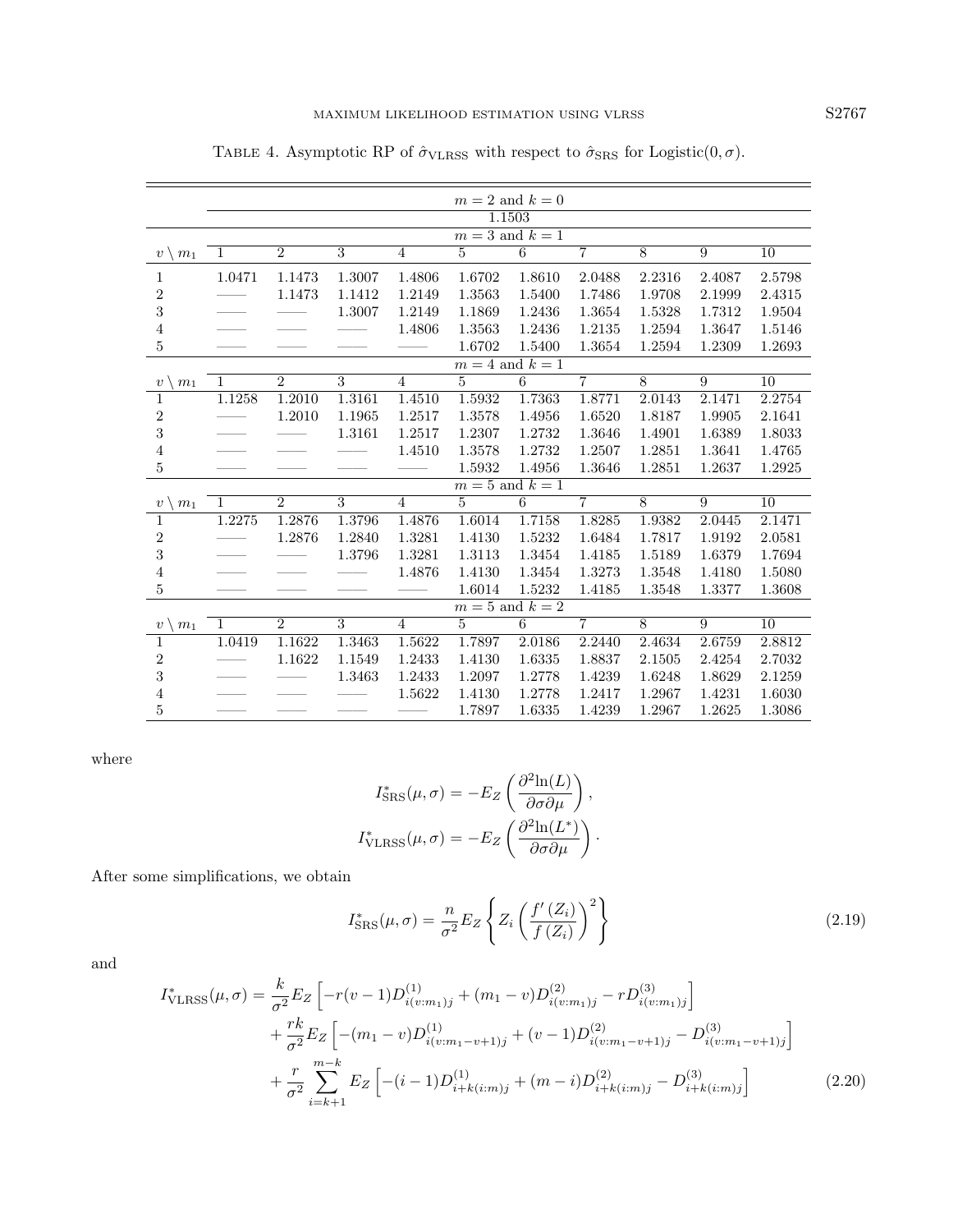| $m=2$ and $k=0$<br>1.4041<br>$m=3$ and $k=1$<br>$\overline{6}$<br>$\overline{2}$<br>$\overline{3}$<br>$\overline{7}$<br>$\overline{8}$<br>$\overline{9}$<br>$\overline{5}$<br>$\overline{10}$<br>$\overline{4}$<br>1<br>$v \setminus m_1$<br>1.3082<br>1.8082<br>2.0119<br>2.3635<br>2.7990<br>2.9269<br>1.5776<br>2.1956<br>2.5187<br>2.6633<br>1<br>$\overline{\mathbf{c}}$<br>1.5776<br>1.9247<br>2.2210<br>2.4900<br>2.7391<br>2.9722<br>3.1918<br>3.3999<br>3.5977<br>3<br>2.8632<br>1.8082<br>2.2210<br>2.5582<br>3.1477<br>3.4164<br>3.6721<br>3.9166<br>2.0119<br>$\overline{4}$<br>2.8632<br>3.1956<br>3.5048<br>3.7975<br>2.4900<br>4.0773<br>$\overline{5}$<br>2.7391<br>3.8344<br>2.1956<br>3.1477<br>3.5048<br>4.1460<br>$m=4$ and $k=1$<br>$\overline{7}$<br>$\overline{2}$<br>$\overline{3}$<br>$\overline{5}$<br>6<br>$\overline{8}$<br>$\overline{9}$<br>$\overline{10}$<br>$\overline{4}$<br>$\mathbf{1}$<br>m <sub>1</sub><br>$\upsilon$<br>1.6846<br>1.8866<br>2.0596<br>2.2123<br>2.3501<br>2.4760<br>2.5924<br>2.7009<br>2.8026<br>2.8986<br>1<br>$\overline{\mathbf{c}}$<br>2.3691<br>1.8866<br>2.1469<br>2.5709<br>2.7577<br>2.9325<br>3.0973<br>3.2533<br>3.4017<br>3<br>2.0596<br>2.3691<br>2.6221<br>2.8508<br>3.0641<br>3.2657<br>3.4575<br>3.6408<br>$\overline{4}$<br>2.2123<br>2.8508<br>3.1001<br>3.3320<br>3.5516<br>3.7614<br>2.5709<br>$\mathbf 5$<br>2.3501<br>2.7577<br>3.0641<br>3.3320<br>3.5792<br>3.8129<br>$m=5$ and $k=1$<br>$\overline{7}$<br>$\mathcal{D}_{\mathcal{L}}$<br>3<br>5<br>6<br>8<br>10<br>$\overline{4}$<br>9<br>1<br>$\upsilon$<br>m <sub>1</sub><br>2.0840<br>2.2457<br>2.3840<br>2.5063<br>2.7172<br>2.8103<br>2.9785<br>3.0553<br>2.6165<br>2.8971<br>1<br>$\overline{\mathbf{c}}$<br>2.6317<br>3.3390<br>2.2457<br>2.4539<br>2.7931<br>2.9426<br>3.0824<br>3.2142<br>3.4578<br>3<br>2.6317<br>2.3840<br>2.8340<br>3.0170<br>3.1877<br>3.3490<br>3.5024<br>3.6491<br>4<br>2.5063<br>2.7931<br>3.0170<br>3.2165<br>3.5776<br>3.7455<br>3.4020<br>$\overline{5}$<br>2.6165<br>2.9426<br>3.1877<br>3.5998<br>3.7867<br>3.4020<br>$m=5$ and $k=2$<br>3<br>$\overline{2}$<br>5<br>6<br>$\overline{7}$<br>8<br>9<br>$\overline{4}$<br>10<br>1<br>m <sub>1</sub><br>$\upsilon$<br>1.3750<br>2.6413<br>3.1639<br>$3.\overline{3174}$<br>1.6983<br>1.9750<br>2.2194<br>2.4398<br>2.8276<br>3.0011<br>1<br>$\overline{c}$<br>1.6983<br>2.1147<br>2.4703<br>2.7931<br>3.0920<br>3.3718<br>3.6353<br>3.8850<br>4.1224 |   |  |  |  |  |  |  |  |  |  |  |  |
|------------------------------------------------------------------------------------------------------------------------------------------------------------------------------------------------------------------------------------------------------------------------------------------------------------------------------------------------------------------------------------------------------------------------------------------------------------------------------------------------------------------------------------------------------------------------------------------------------------------------------------------------------------------------------------------------------------------------------------------------------------------------------------------------------------------------------------------------------------------------------------------------------------------------------------------------------------------------------------------------------------------------------------------------------------------------------------------------------------------------------------------------------------------------------------------------------------------------------------------------------------------------------------------------------------------------------------------------------------------------------------------------------------------------------------------------------------------------------------------------------------------------------------------------------------------------------------------------------------------------------------------------------------------------------------------------------------------------------------------------------------------------------------------------------------------------------------------------------------------------------------------------------------------------------------------------------------------------------------------------------------------------------------------------------------------------------------------------------------------------------------------------------------------------------------------------------------------------------------------------------------------------------------------------------------------------------------------------------------------------------------------------------------------------------------------------------------------------|---|--|--|--|--|--|--|--|--|--|--|--|
|                                                                                                                                                                                                                                                                                                                                                                                                                                                                                                                                                                                                                                                                                                                                                                                                                                                                                                                                                                                                                                                                                                                                                                                                                                                                                                                                                                                                                                                                                                                                                                                                                                                                                                                                                                                                                                                                                                                                                                                                                                                                                                                                                                                                                                                                                                                                                                                                                                                                        |   |  |  |  |  |  |  |  |  |  |  |  |
|                                                                                                                                                                                                                                                                                                                                                                                                                                                                                                                                                                                                                                                                                                                                                                                                                                                                                                                                                                                                                                                                                                                                                                                                                                                                                                                                                                                                                                                                                                                                                                                                                                                                                                                                                                                                                                                                                                                                                                                                                                                                                                                                                                                                                                                                                                                                                                                                                                                                        |   |  |  |  |  |  |  |  |  |  |  |  |
|                                                                                                                                                                                                                                                                                                                                                                                                                                                                                                                                                                                                                                                                                                                                                                                                                                                                                                                                                                                                                                                                                                                                                                                                                                                                                                                                                                                                                                                                                                                                                                                                                                                                                                                                                                                                                                                                                                                                                                                                                                                                                                                                                                                                                                                                                                                                                                                                                                                                        |   |  |  |  |  |  |  |  |  |  |  |  |
|                                                                                                                                                                                                                                                                                                                                                                                                                                                                                                                                                                                                                                                                                                                                                                                                                                                                                                                                                                                                                                                                                                                                                                                                                                                                                                                                                                                                                                                                                                                                                                                                                                                                                                                                                                                                                                                                                                                                                                                                                                                                                                                                                                                                                                                                                                                                                                                                                                                                        |   |  |  |  |  |  |  |  |  |  |  |  |
|                                                                                                                                                                                                                                                                                                                                                                                                                                                                                                                                                                                                                                                                                                                                                                                                                                                                                                                                                                                                                                                                                                                                                                                                                                                                                                                                                                                                                                                                                                                                                                                                                                                                                                                                                                                                                                                                                                                                                                                                                                                                                                                                                                                                                                                                                                                                                                                                                                                                        |   |  |  |  |  |  |  |  |  |  |  |  |
|                                                                                                                                                                                                                                                                                                                                                                                                                                                                                                                                                                                                                                                                                                                                                                                                                                                                                                                                                                                                                                                                                                                                                                                                                                                                                                                                                                                                                                                                                                                                                                                                                                                                                                                                                                                                                                                                                                                                                                                                                                                                                                                                                                                                                                                                                                                                                                                                                                                                        |   |  |  |  |  |  |  |  |  |  |  |  |
|                                                                                                                                                                                                                                                                                                                                                                                                                                                                                                                                                                                                                                                                                                                                                                                                                                                                                                                                                                                                                                                                                                                                                                                                                                                                                                                                                                                                                                                                                                                                                                                                                                                                                                                                                                                                                                                                                                                                                                                                                                                                                                                                                                                                                                                                                                                                                                                                                                                                        |   |  |  |  |  |  |  |  |  |  |  |  |
|                                                                                                                                                                                                                                                                                                                                                                                                                                                                                                                                                                                                                                                                                                                                                                                                                                                                                                                                                                                                                                                                                                                                                                                                                                                                                                                                                                                                                                                                                                                                                                                                                                                                                                                                                                                                                                                                                                                                                                                                                                                                                                                                                                                                                                                                                                                                                                                                                                                                        |   |  |  |  |  |  |  |  |  |  |  |  |
|                                                                                                                                                                                                                                                                                                                                                                                                                                                                                                                                                                                                                                                                                                                                                                                                                                                                                                                                                                                                                                                                                                                                                                                                                                                                                                                                                                                                                                                                                                                                                                                                                                                                                                                                                                                                                                                                                                                                                                                                                                                                                                                                                                                                                                                                                                                                                                                                                                                                        |   |  |  |  |  |  |  |  |  |  |  |  |
|                                                                                                                                                                                                                                                                                                                                                                                                                                                                                                                                                                                                                                                                                                                                                                                                                                                                                                                                                                                                                                                                                                                                                                                                                                                                                                                                                                                                                                                                                                                                                                                                                                                                                                                                                                                                                                                                                                                                                                                                                                                                                                                                                                                                                                                                                                                                                                                                                                                                        |   |  |  |  |  |  |  |  |  |  |  |  |
|                                                                                                                                                                                                                                                                                                                                                                                                                                                                                                                                                                                                                                                                                                                                                                                                                                                                                                                                                                                                                                                                                                                                                                                                                                                                                                                                                                                                                                                                                                                                                                                                                                                                                                                                                                                                                                                                                                                                                                                                                                                                                                                                                                                                                                                                                                                                                                                                                                                                        |   |  |  |  |  |  |  |  |  |  |  |  |
|                                                                                                                                                                                                                                                                                                                                                                                                                                                                                                                                                                                                                                                                                                                                                                                                                                                                                                                                                                                                                                                                                                                                                                                                                                                                                                                                                                                                                                                                                                                                                                                                                                                                                                                                                                                                                                                                                                                                                                                                                                                                                                                                                                                                                                                                                                                                                                                                                                                                        |   |  |  |  |  |  |  |  |  |  |  |  |
|                                                                                                                                                                                                                                                                                                                                                                                                                                                                                                                                                                                                                                                                                                                                                                                                                                                                                                                                                                                                                                                                                                                                                                                                                                                                                                                                                                                                                                                                                                                                                                                                                                                                                                                                                                                                                                                                                                                                                                                                                                                                                                                                                                                                                                                                                                                                                                                                                                                                        |   |  |  |  |  |  |  |  |  |  |  |  |
|                                                                                                                                                                                                                                                                                                                                                                                                                                                                                                                                                                                                                                                                                                                                                                                                                                                                                                                                                                                                                                                                                                                                                                                                                                                                                                                                                                                                                                                                                                                                                                                                                                                                                                                                                                                                                                                                                                                                                                                                                                                                                                                                                                                                                                                                                                                                                                                                                                                                        |   |  |  |  |  |  |  |  |  |  |  |  |
|                                                                                                                                                                                                                                                                                                                                                                                                                                                                                                                                                                                                                                                                                                                                                                                                                                                                                                                                                                                                                                                                                                                                                                                                                                                                                                                                                                                                                                                                                                                                                                                                                                                                                                                                                                                                                                                                                                                                                                                                                                                                                                                                                                                                                                                                                                                                                                                                                                                                        |   |  |  |  |  |  |  |  |  |  |  |  |
|                                                                                                                                                                                                                                                                                                                                                                                                                                                                                                                                                                                                                                                                                                                                                                                                                                                                                                                                                                                                                                                                                                                                                                                                                                                                                                                                                                                                                                                                                                                                                                                                                                                                                                                                                                                                                                                                                                                                                                                                                                                                                                                                                                                                                                                                                                                                                                                                                                                                        |   |  |  |  |  |  |  |  |  |  |  |  |
|                                                                                                                                                                                                                                                                                                                                                                                                                                                                                                                                                                                                                                                                                                                                                                                                                                                                                                                                                                                                                                                                                                                                                                                                                                                                                                                                                                                                                                                                                                                                                                                                                                                                                                                                                                                                                                                                                                                                                                                                                                                                                                                                                                                                                                                                                                                                                                                                                                                                        |   |  |  |  |  |  |  |  |  |  |  |  |
|                                                                                                                                                                                                                                                                                                                                                                                                                                                                                                                                                                                                                                                                                                                                                                                                                                                                                                                                                                                                                                                                                                                                                                                                                                                                                                                                                                                                                                                                                                                                                                                                                                                                                                                                                                                                                                                                                                                                                                                                                                                                                                                                                                                                                                                                                                                                                                                                                                                                        |   |  |  |  |  |  |  |  |  |  |  |  |
|                                                                                                                                                                                                                                                                                                                                                                                                                                                                                                                                                                                                                                                                                                                                                                                                                                                                                                                                                                                                                                                                                                                                                                                                                                                                                                                                                                                                                                                                                                                                                                                                                                                                                                                                                                                                                                                                                                                                                                                                                                                                                                                                                                                                                                                                                                                                                                                                                                                                        |   |  |  |  |  |  |  |  |  |  |  |  |
|                                                                                                                                                                                                                                                                                                                                                                                                                                                                                                                                                                                                                                                                                                                                                                                                                                                                                                                                                                                                                                                                                                                                                                                                                                                                                                                                                                                                                                                                                                                                                                                                                                                                                                                                                                                                                                                                                                                                                                                                                                                                                                                                                                                                                                                                                                                                                                                                                                                                        |   |  |  |  |  |  |  |  |  |  |  |  |
|                                                                                                                                                                                                                                                                                                                                                                                                                                                                                                                                                                                                                                                                                                                                                                                                                                                                                                                                                                                                                                                                                                                                                                                                                                                                                                                                                                                                                                                                                                                                                                                                                                                                                                                                                                                                                                                                                                                                                                                                                                                                                                                                                                                                                                                                                                                                                                                                                                                                        |   |  |  |  |  |  |  |  |  |  |  |  |
|                                                                                                                                                                                                                                                                                                                                                                                                                                                                                                                                                                                                                                                                                                                                                                                                                                                                                                                                                                                                                                                                                                                                                                                                                                                                                                                                                                                                                                                                                                                                                                                                                                                                                                                                                                                                                                                                                                                                                                                                                                                                                                                                                                                                                                                                                                                                                                                                                                                                        |   |  |  |  |  |  |  |  |  |  |  |  |
|                                                                                                                                                                                                                                                                                                                                                                                                                                                                                                                                                                                                                                                                                                                                                                                                                                                                                                                                                                                                                                                                                                                                                                                                                                                                                                                                                                                                                                                                                                                                                                                                                                                                                                                                                                                                                                                                                                                                                                                                                                                                                                                                                                                                                                                                                                                                                                                                                                                                        |   |  |  |  |  |  |  |  |  |  |  |  |
|                                                                                                                                                                                                                                                                                                                                                                                                                                                                                                                                                                                                                                                                                                                                                                                                                                                                                                                                                                                                                                                                                                                                                                                                                                                                                                                                                                                                                                                                                                                                                                                                                                                                                                                                                                                                                                                                                                                                                                                                                                                                                                                                                                                                                                                                                                                                                                                                                                                                        |   |  |  |  |  |  |  |  |  |  |  |  |
|                                                                                                                                                                                                                                                                                                                                                                                                                                                                                                                                                                                                                                                                                                                                                                                                                                                                                                                                                                                                                                                                                                                                                                                                                                                                                                                                                                                                                                                                                                                                                                                                                                                                                                                                                                                                                                                                                                                                                                                                                                                                                                                                                                                                                                                                                                                                                                                                                                                                        |   |  |  |  |  |  |  |  |  |  |  |  |
|                                                                                                                                                                                                                                                                                                                                                                                                                                                                                                                                                                                                                                                                                                                                                                                                                                                                                                                                                                                                                                                                                                                                                                                                                                                                                                                                                                                                                                                                                                                                                                                                                                                                                                                                                                                                                                                                                                                                                                                                                                                                                                                                                                                                                                                                                                                                                                                                                                                                        |   |  |  |  |  |  |  |  |  |  |  |  |
|                                                                                                                                                                                                                                                                                                                                                                                                                                                                                                                                                                                                                                                                                                                                                                                                                                                                                                                                                                                                                                                                                                                                                                                                                                                                                                                                                                                                                                                                                                                                                                                                                                                                                                                                                                                                                                                                                                                                                                                                                                                                                                                                                                                                                                                                                                                                                                                                                                                                        |   |  |  |  |  |  |  |  |  |  |  |  |
| 1.9750<br>2.4703<br>2.8750<br>3.2410<br>3.5823<br>4.2117<br>4.5050<br>3.9048                                                                                                                                                                                                                                                                                                                                                                                                                                                                                                                                                                                                                                                                                                                                                                                                                                                                                                                                                                                                                                                                                                                                                                                                                                                                                                                                                                                                                                                                                                                                                                                                                                                                                                                                                                                                                                                                                                                                                                                                                                                                                                                                                                                                                                                                                                                                                                                           | 3 |  |  |  |  |  |  |  |  |  |  |  |
| $\overline{4}$<br>2.2194<br>3.2410<br>3.6399<br>4.3622<br>2.7931<br>4.0109<br>4.6979                                                                                                                                                                                                                                                                                                                                                                                                                                                                                                                                                                                                                                                                                                                                                                                                                                                                                                                                                                                                                                                                                                                                                                                                                                                                                                                                                                                                                                                                                                                                                                                                                                                                                                                                                                                                                                                                                                                                                                                                                                                                                                                                                                                                                                                                                                                                                                                   |   |  |  |  |  |  |  |  |  |  |  |  |
| $\overline{5}$<br>2.4398<br>3.0920<br>3.5823<br>4.0109<br>4.4065<br>4.7803                                                                                                                                                                                                                                                                                                                                                                                                                                                                                                                                                                                                                                                                                                                                                                                                                                                                                                                                                                                                                                                                                                                                                                                                                                                                                                                                                                                                                                                                                                                                                                                                                                                                                                                                                                                                                                                                                                                                                                                                                                                                                                                                                                                                                                                                                                                                                                                             |   |  |  |  |  |  |  |  |  |  |  |  |

<span id="page-9-1"></span>TABLE 5. Asymptotic RP of  $\hat{\sigma}_{\text{VLRSS}}$  with respect to  $\hat{\sigma}_{\text{VLRSS}}$  for Exponential( $\sigma$ ).

where

$$
D_{i(t:m^*)j}^{(1)} = A_{i(t:m^*)j}^{(1)} + Z_{i(t:m^*)j} A_{i(t:m^*)j}^{(4)},
$$
  
\n
$$
D_{i(t:m^*)j}^{(2)} = A_{i(t:m^*)j}^{(2)} + Z_{i(t:m^*)j} A_{i(t:m^*)j}^{(5)},
$$
  
\n
$$
D_{i(t:m^*)j}^{(3)} = A_{i(t:m^*)j}^{(3)} + Z_{i(t:m^*)j} A_{i(t:m^*)j}^{(6)}.
$$
  
\n(2.21)

The RP of  $I_{\rm SRS}^*(\mu, \sigma)$  with respect to  $I_{\rm VLRSS}^*(\mu, \sigma)$  is given by

$$
RP\left(\boldsymbol{I}_{\text{VLRSS}}^*(\mu,\sigma),\boldsymbol{I}_{\text{SRS}}^*(\mu,\sigma)\right) = \frac{\text{Det}\left(\boldsymbol{I}_{\text{SRS}}^*(\mu,\sigma)\right)}{\text{Det}\left(\boldsymbol{I}_{\text{VLRSS}}^*(\mu,\sigma)\right)},\tag{2.22}
$$

<span id="page-9-0"></span>where  $Det(\cdot)$  denotes the determinant of  $(\cdot)$ .

# 3. Numerical comparisons

In this section, we compare the RPs of the MLEs obtained under SRS and VLRSS schemes. The results of the Section [2](#page-2-0) are applied to the normal, logistic and exponential distributions. The numerical values of the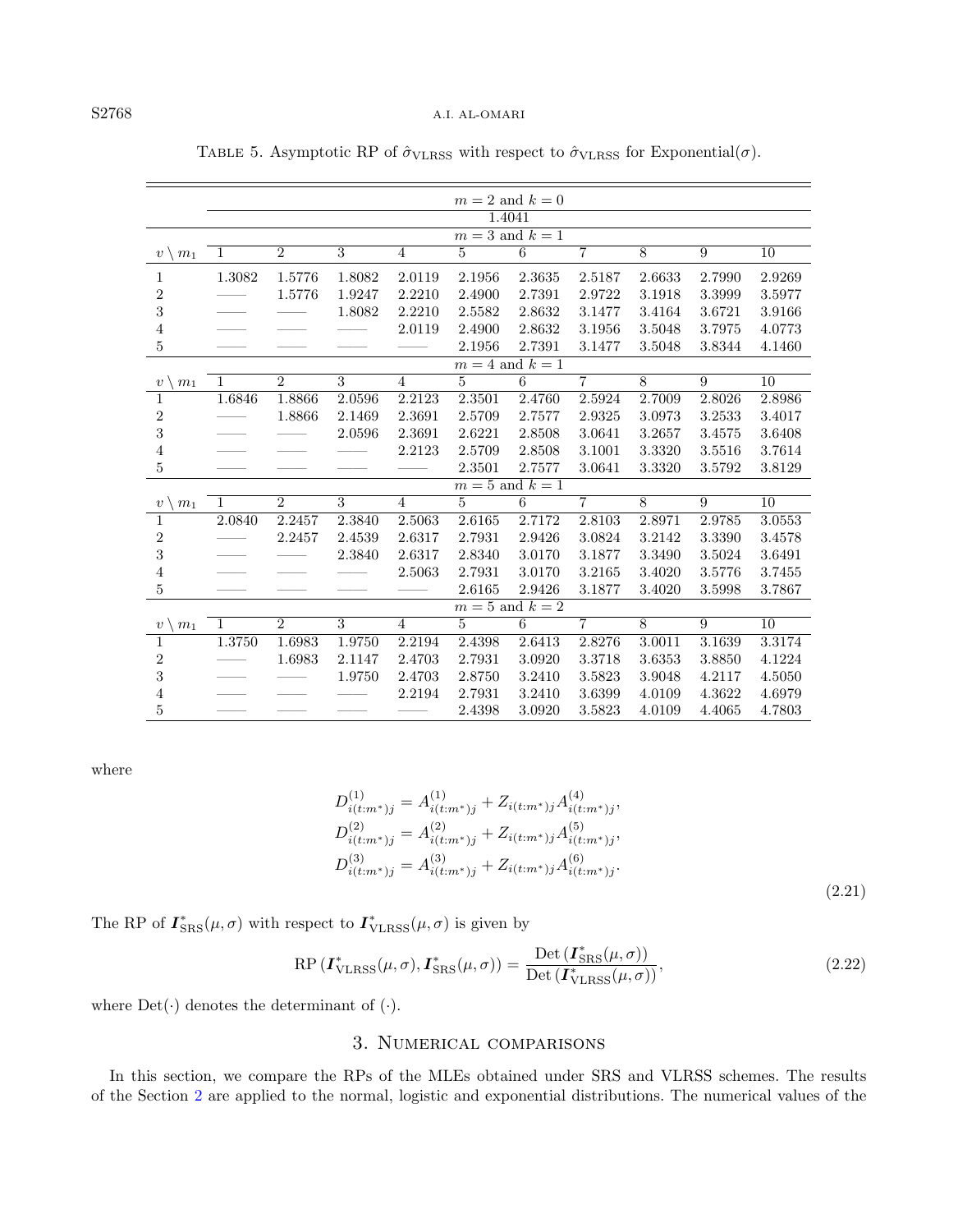|                                 | $m=2$ and $k=0$     |                     |                         |                |                |                 |                |                |                |                 |  |
|---------------------------------|---------------------|---------------------|-------------------------|----------------|----------------|-----------------|----------------|----------------|----------------|-----------------|--|
|                                 | 1.6805              |                     |                         |                |                |                 |                |                |                |                 |  |
|                                 | $m=3$ and $k=1$     |                     |                         |                |                |                 |                |                |                |                 |  |
| $v \setminus m_1$               | 1                   | $\overline{2}$      | $\overline{3}$          | $\overline{4}$ | $\overline{5}$ | $\overline{6}$  | $\overline{7}$ | $\overline{8}$ | $\overline{9}$ | $\overline{10}$ |  |
| $\mathbf{1}$                    | 1.4019              | 1.8762              | 2.4907                  | 3.1840         | 3.9247         | 4.6948          | 5.4831         | 6.2824         | 7.0877         | 7.8956          |  |
| $\boldsymbol{2}$                |                     | 1.8762              | 2.1918                  | 2.7123         | 3.4364         | 4.3257          | 5.3462         | 6.4711         | 7.6800         | 8.9570          |  |
| $\sqrt{3}$                      |                     |                     | 2.4907                  | 2.7123         | 3.0189         | 3.5550          | 4.3209         | 5.2916         | 6.4401         | 7.7416          |  |
| $\overline{4}$                  |                     |                     |                         | 3.1840         | 3.4364         | 3.5550          | 3.8550         | 4.3986         | 5.1857         | 6.1992          |  |
| 5                               |                     |                     |                         |                | 3.9247         | 4.3257          | 4.3209         | 4.3986         | 4.6945         | 5.2425          |  |
|                                 | $m = 4$ and $k = 1$ |                     |                         |                |                |                 |                |                |                |                 |  |
| $v \setminus$<br>m <sub>1</sub> | $\mathbf{1}$        | $\overline{2}$      | $\overline{3}$          | $\overline{4}$ | $5^{\circ}$    | 6               | $\overline{7}$ | 8              | 9              | 10              |  |
| 1                               | 1.9613              | 2.3544              | 2.8666                  | 3.4307         | 4.0203         | 4.6221          | 5.2289         | 5.8365         | 6.4420         | 7.0439          |  |
| $\overline{2}$                  |                     | $\phantom{-}2.3544$ | 2.5780                  | 2.9894         | 3.5510         | 4.2234          | 4.9785         | 5.7964         | 6.6627         | 7.5668          |  |
| $\sqrt{3}$                      |                     |                     | 2.8666                  | 2.9894         | 3.2272         | 3.6414          | 4.2149         | 4.9225         | 5.7422         | 6.6558          |  |
| $\overline{4}$                  |                     |                     |                         | 3.4307         | 3.5510         | 3.6414          | 3.8830         | 4.2976         | 4.8746         | 5.5970          |  |
| 5                               |                     |                     |                         |                | 4.0203         | 4.2234          | 4.2149         | 4.2976         | 4.5411         | 4.9555          |  |
|                                 |                     |                     |                         |                |                | $m=5$ and $k=1$ |                |                |                |                 |  |
| $v \setminus$<br>m <sub>1</sub> | 1                   | $\overline{2}$      | 3                       | $\overline{4}$ | $5^{\circ}$    | 6               | $\overline{7}$ | 8              | 9              | 10              |  |
| $\mathbf{1}$                    | 2.6572              | 3.0104              | 3.4750                  | 3.9799         | 4.5005         | 5.0257          | 5.5499         | 6.0702         | 6.5848         | 7.0928          |  |
| $\overline{2}$                  |                     | 3.0104              | 3.1848                  | 3.5426         | 4.0275         | 4.5990          | 5.2314         | 5.9077         | 6.6163         | 7.3490          |  |
| $\sqrt{3}$                      |                     |                     | 3.4750                  | 3.5426         | 3.7428         | 4.0971          | 4.5793         | 5.1639         | 5.8308         | 6.5648          |  |
| $\overline{4}$                  |                     |                     |                         | 3.9799         | 4.0275         | 4.0971          | 4.3062         | 4.6573         | 5.1345         | 5.7203          |  |
| 5                               |                     |                     |                         |                | 4.5005         | 4.5990          | 4.5793         | 4.6573         | 4.8713         | 5.2200          |  |
|                                 |                     |                     |                         |                |                | $m=5$ and $k=2$ |                |                |                |                 |  |
| $v \setminus m_1$               | 1                   | $\overline{2}$      | $\overline{\mathbf{3}}$ | $\overline{4}$ | $5^{\circ}$    | 6               | $\overline{7}$ | $\overline{8}$ | 9              | 10              |  |
| $\mathbf{1}$                    | 1.4927              | 2.0793              | 2.8665                  | 3.7715         | 4.7499         | 5.7754          | 6.8315         | 7.9074         | 8.9954         | 10.0903         |  |
| $\boldsymbol{2}$                |                     | 2.0793              | 2.4398                  | 3.0884         | 4.0275         | 5.2047          | 6.5722         | 8.0923         | 9.7358         | 11.4798         |  |
| 3                               |                     |                     | 2.8665                  | 3.0884         | 3.4329         | 4.1035          | 5.1021         | 6.3947         | 7.9431         | 9.7127          |  |

<span id="page-10-0"></span>TABLE 6. Asymptotic RP of  $(\hat{\mu}_{\text{VLRSS}}, \hat{\sigma}_{\text{VLRSS}})'$  with respect to  $(\hat{\mu}_{\text{SRS}}, \hat{\sigma}_{\text{SRS}})'$  for  $N(\mu, \sigma^2)$ .

asymptotic RPs of the MLEs based on VLRSS with respect to the MLEs based on SRS are computed using numerical integration in Mathematica 8.0, and are given in Tables  $1-6$ . Various values of the sample sizes m,  $m_1$  and v are considered.

 $\frac{4}{100}$  —— —— 3.7715  $\frac{4.0275}{10035}$   $\frac{4.1035}{10035}$   $\frac{4.4378}{10035}$   $\frac{5.1192}{6.1486}$   $\frac{7.5024}{1000}$ 5 —— —— —— —— 4.7499 5.2047 5.1021 5.1192 5.4471 6.1349

Based on Tables [1](#page-5-0)[–6,](#page-10-0) the following remarks can be concluded:

ċ

- From Tables [1](#page-5-0) and [2,](#page-6-0) for estimating the population mean of the normal and logistic distributions using VLRSS and SRS, it can be seen that the RP values are increasing as the values of  $m_1$  and v are increasing. As an example, for estimating the mean of the normal distribution, when  $m_1 = 1$  and 10, the RP values are 1.4097 and 2.8365, respectively when  $v = 1$ . Also, when  $m_1 = 9$ ,  $v = 1$  and 5, the RP values are 2.7491 and 4.7570, respectively.
- Tables [1](#page-5-0) and [2,](#page-6-0) indicate that all values of the RPs are greater than one. This shows that the MLEs of the location parameter  $\mu$  with VLRSS are more precise than those obtained with SRS. It is also observed that the MLEs under VLRSS turn out to be at least as efficient as the MLE with RSS when  $m_1 \geq m$ .
- When estimating the standard deviation of the normal distribution, Table [3](#page-7-0) revealed that the RP is increasing as  $m_1$  values are increasing for fixed v, while it is decreasing as v and m values are increasing for fixed  $m_1$ and k. On the other hand, when estimating the scale parameter  $\sigma$  of normal and logistic distributions, from Tables [3](#page-7-0) and [4](#page-8-0) it is observed that, in most of the cases, the MLEs under VLRSS are more efficient that the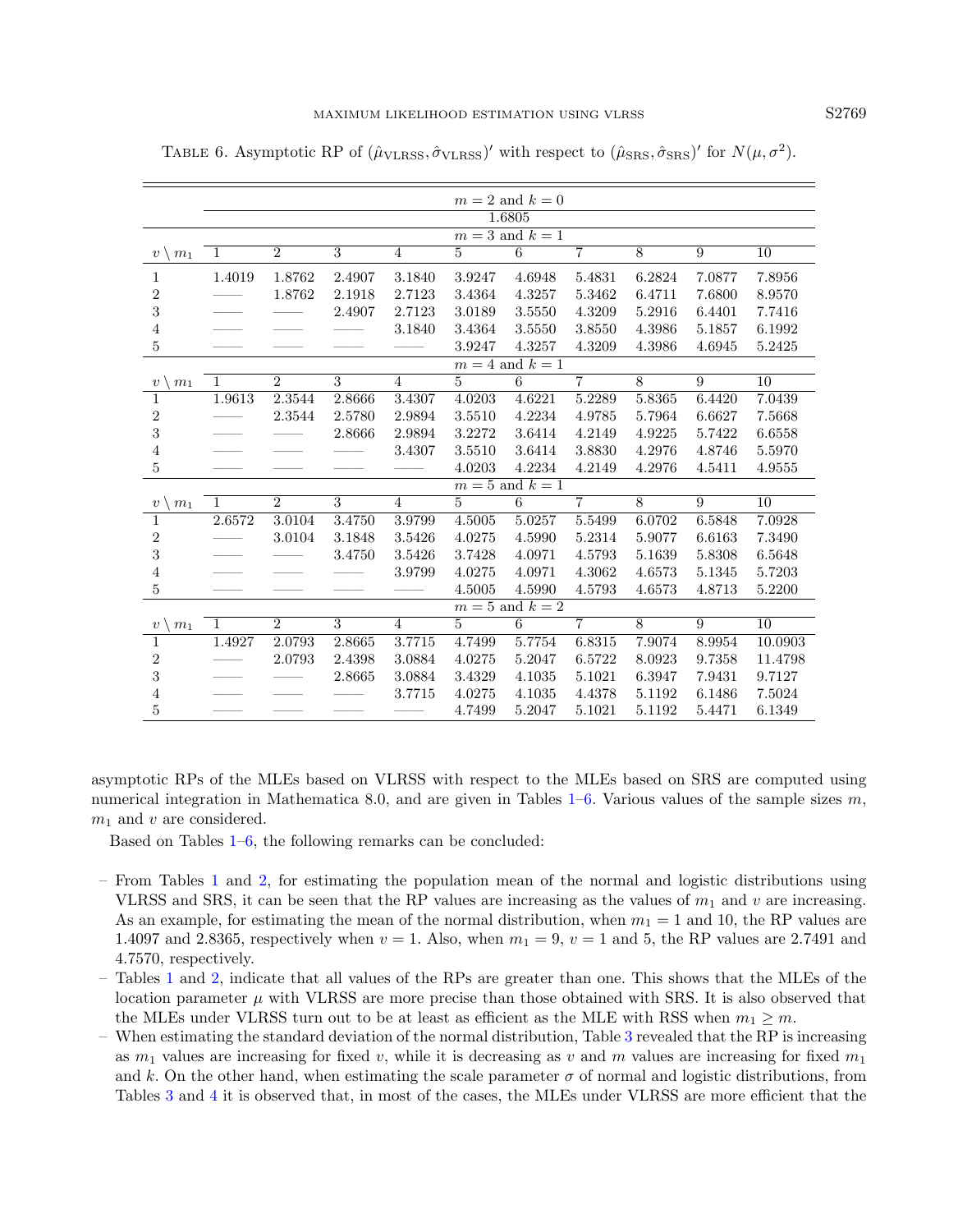#### S2770 A.I. AL-OMARI

MLEs with SRS. Similarly, for all sample sizes considered here, the MLEs with VLRSS also dominate the MLEs based on RSS when  $m_1 \geq m$  and  $v = 1$ .

- Generally, we can say that the VLRSS is more efficient is estimating the location parameter than the scale parameter of the normal distribution for the same sample sizes. The same thing can be concluded for the case of the logistic distribution.
- For the case of one parameter as the scale parameter of the exponential distribution, a similar trend is observed in Table [5](#page-9-1) as was seen in Tables [1](#page-5-0) and [2.](#page-6-0) However, Table [5](#page-9-1) shows that the RP values are increasing in  $m_1$  for the same v and m and also it is increasing as v values are increasing for fixed  $m_1$ . For illustration consider the case of  $v = 3$  with  $m_1 = 3$  and 8, the RP values are 2.0596 and 3.2567, respectively when  $m = 4$ . Also, the RP values are changing in k for the same value of m. For example, when  $m = 5$ ,  $v = 2$ ,  $m_1 = 4$ , the RP values are 2.6317 when  $k = 1$  as compared to 2.4703 for  $k = 2$ .
- In Table [6](#page-10-0) the RPs are given when both parameters are unknown. It is worth mentioning here that the VLRSS-based MLEs outperform the MLEs based on the RSS scheme when  $m_1 \geq m$ .

### 4. Conclusion

<span id="page-11-15"></span><span id="page-11-11"></span><span id="page-11-7"></span><span id="page-11-1"></span>In this paper, we have obtained the MLEs of the location and scale parameters of a location-scale family of distributions under the VLRSS schemes. The MLEs with the VLRSS have been compared with the MLEs obtained under SRS and RSS schemes for some usual location-scale distributions. It turns out that with reasonable assumptions the MLEs under VLRSS are more precise than those obtained with SRS and RSS schemes. Thus we recommend the use of the proposed MLEs for efficient estimation of the location and scale parameters when sampling from a known location-scale family of distributions.

<span id="page-11-9"></span><span id="page-11-6"></span><span id="page-11-5"></span><span id="page-11-2"></span>Acknowledgements. The author is grateful to the Editor and the anonymous referees for many of their valuable comments and suggestions which lead to this improved version of the paper.

#### **REFERENCES**

- <span id="page-11-13"></span><span id="page-11-10"></span>[1] A.D. Al-Naseer, L ranked set sampling: a generalized procedure for robust visual sampling. Commun. Stat.-Simul. Comput. 36 (2007) 33–43.
- <span id="page-11-14"></span>[2] A.D. Al-Nasser and A.I. Al-Omari, Minimax ranked set sampling. Rev. Invest. Oper. 39 (2018) 560–570.
- [3] A.D. Al-Nasser, E. Ciavolino and A.I. Al-Omari, Extreme ranked repetitive sampling control charts. Pesquisa Oper. 40 (2020)  $1 - 16$ .
- <span id="page-11-8"></span><span id="page-11-0"></span>[4] A.I. Al-Omari, Estimation of mean based on modified robust extreme ranked set sampling. J. Stat. Comput. Simul. 81 (2011) 1055–1066.
- <span id="page-11-3"></span>[5] A.I. Al-Omari and A.D. Al-Nasser, Ratio estimation using multistage median ranked set sampling approach. J. Stat. Theory Pract. **12** (2018) 512-529.
- <span id="page-11-12"></span><span id="page-11-4"></span>[6] A.I. Al-Omari and M.Z. Raqab, Estimation of the population mean and median using truncation-based ranked set samples. J. Stat. Comput. Simul. 83 (2013) 1453–1471.
- [7] A.I. Al-Omari and E. Zamanzade, Goodness of fit tests for logistic distribution based on phi-divergence. Electron. J. Appl. Stat. Anal. 11 (2018) 185–195.
- [8] A.I. Al-Omari, I.M. Almanjahie, A.S. Hassan and H.F. Nagy, Estimation of the stress-strength reliability for exponentiated pareto distribution using median and ranked set sampling methods. Comput. Mater. Continua 64 (2020) 835–857.
- [9] S. Balci, A.D. Akkaya and B.E. Ulgen, Modified maximum likelihood estimators using ranked set sampling. J. Comput. Appl. Math. 238 (2013) 171–179.
- [10] W. Chen, M. Xie and M. Wu, Parametric estimation for the scale parameter for scale distributions using moving extremes ranked set sampling. Stat. Probab. Lett. 83 (2013) 2060–2066.
- [11] T.R. Dell and J.L. Clutter, Ranked set sampling theory with order statistics background. Biometrics 28 (1972) 545–555.
- [12] A. Haq and A.I. Al-Omari, A new shewhart control chart for monitoring process mean based on partially ordered judgment subset sampling. Qual. Quantity 49 (2015) 1185–1202.
- [13] A. Haq, J. Brown, E. Moltchanova and A.I. Al-Omari, Partial ranked set sampling design. Environmetrics 24 (2013) 201–207.
- [14] A. Haq, J. Brown, E. Moltchanova and A.I. Al-Omari, Mixed ranked set sampling design. J. Appl. Stat. 41 (2014) 2141–2156.
- [15] A. Haq, J. Brown, E. Moltchanova and A.I. Al-Omari, Varied L ranked set sampling scheme. J. Stat. Theory Pract. 9 (2015) 741–767.